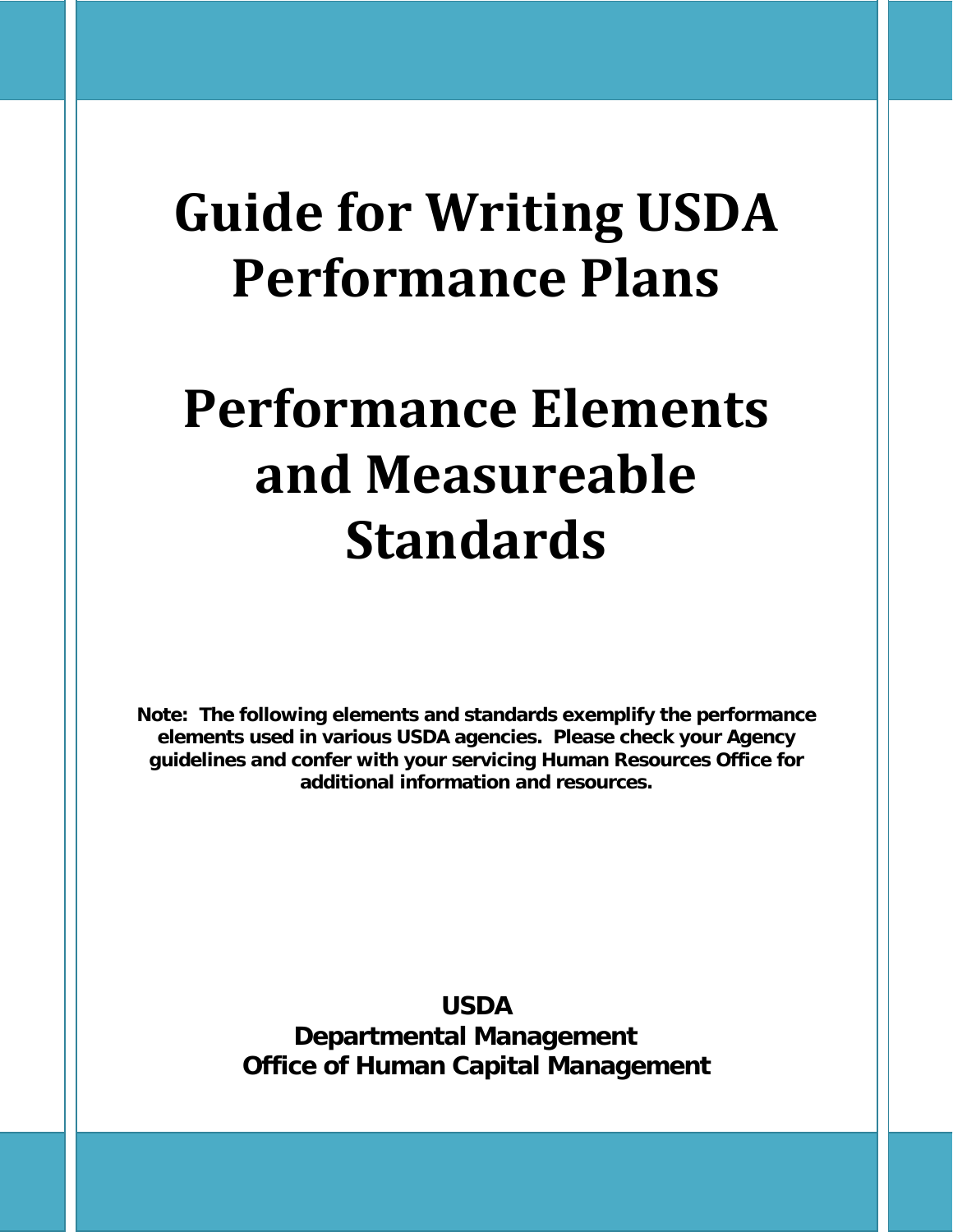## **Table of Contents**

| <b>Topic</b>                                                                                                             | Page |
|--------------------------------------------------------------------------------------------------------------------------|------|
| Writing Results Oriented Elements                                                                                        | 3    |
| <b>Creating Measurable Standards</b>                                                                                     | 4    |
| Types of Measures for Performance Standards-<br>Quality, Quantity, Timeliness, Cost Effectiveness, Manner of Performance | 4    |
| <b>Customer and Employee Perspective</b>                                                                                 | 6    |
| Tips for Developing Elements and Standards                                                                               | 7    |
| <b>Indications of Good Measurements</b>                                                                                  | 8    |
| A Word About Retention (Minimally Successful) Standards                                                                  | 9    |
| <b>Avoid Backward Standards</b>                                                                                          | 10   |
| <b>Strategic Alignment Example</b>                                                                                       | 11   |
| <b>Explanation of Document Format</b>                                                                                    | 12   |
| Mission Support/Execution of Duties and/or Program Management/Project<br>Management Element & Accompanying Standards     | 13   |
| Program Management Element & Accompanying Standards                                                                      | 16   |
| Communication Element & Accompanying Standards                                                                           | 18   |
| Team Leadership Element & Accompanying Standards                                                                         | 20   |
| Individual Contribution to the Team Element & Accompanying Standards                                                     | 21   |
| Research and Analysis Element & Accompanying Standards                                                                   | 22   |
| Resource Management Element & Accompanying Standards                                                                     | 23   |
| Customer Service Element & Accompanying Standards                                                                        | 24   |
| Personally Identifiable Information & Accompanying Standards                                                             | 25   |
| Non-Supervisor EEO/CR Element & Accompanying Standards (All)                                                             | 26   |
| Non-Supervisory Safety and Health Standards (where warranted)                                                            | 26   |
| <b>Supervisory - Supervision Element &amp; Accompanying Standards</b>                                                    | 27   |
| <b>Supervisory</b> - Supervision Element - Employee Perspective                                                          | 28   |
| <b>Supervisory</b> - Supervision Element - Customer Perspective                                                          | 29   |
| Supervisory - Supervision Element - Performance Management &<br><b>Accompanying Standards</b>                            | 31   |
| Supervisory - Safety and Health Element & Accompanying Standards                                                         | 31   |
| <b>Supervisory - EEO/CR Element &amp; Accompanying Standards</b>                                                         | 32   |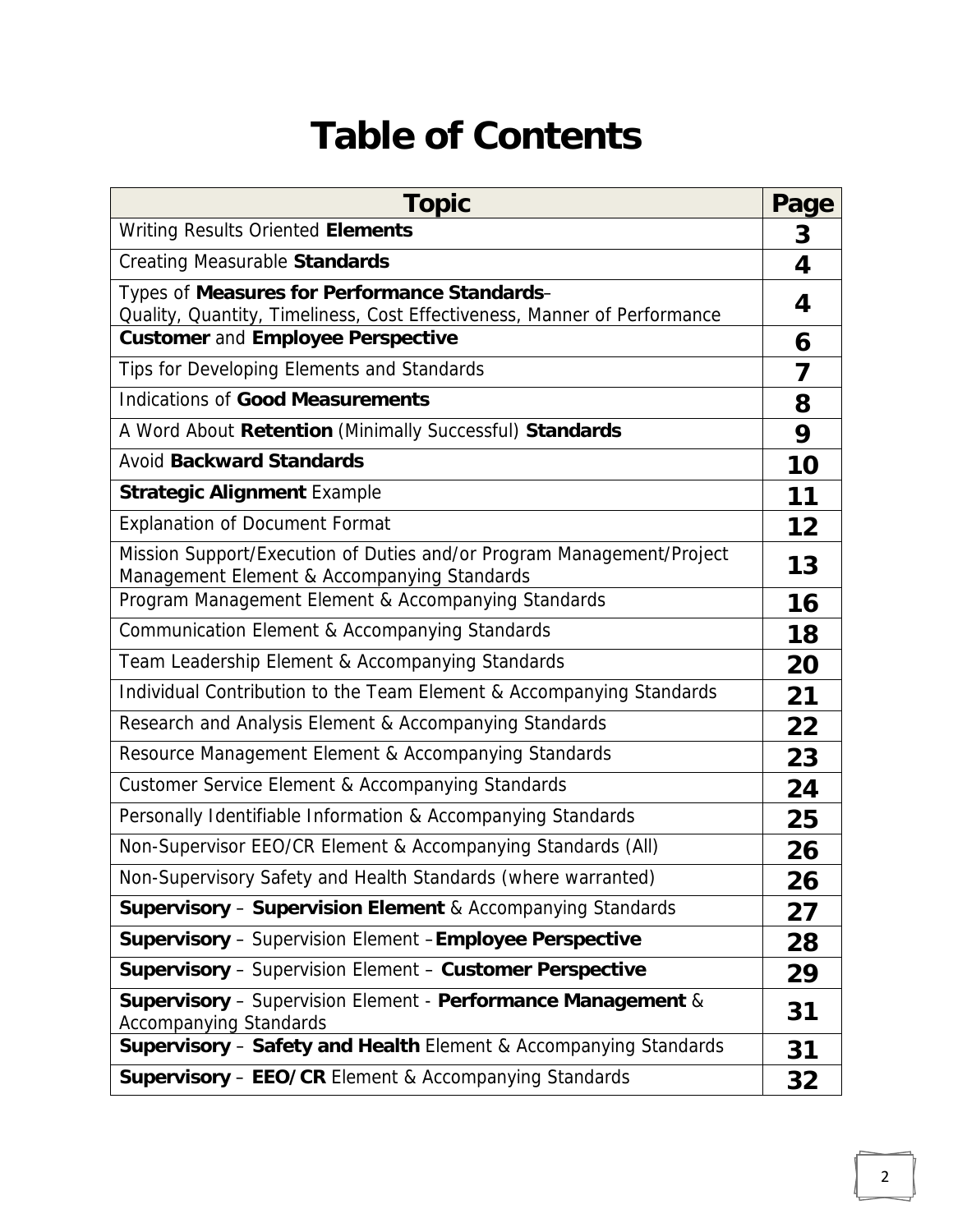This performance management desk guide includes material to help supervisors and managers in the writing of elements and standards as they prepare performance plans. This material explains how to develop good performance elements and measurable standards. This document contains several job aids, including some examples of generic results-oriented elements and measurable standards.

| <b>WRITING</b>  | Your first task is to identify the four or five primary results-oriented |
|-----------------|--------------------------------------------------------------------------|
| <b>RESULTS-</b> | responsibilities.                                                        |
| <b>ORIENTED</b> | Tips for determining which responsibilities qualify as                   |
| <b>ELEMENTS</b> | elements:                                                                |

- The employee spends a significant portion of a day, week or month doing it. Is this a significant job component?
- The employee has primary control over the outcomes.
- The employee has full authority to perform this element.
- The task impacts on the organization's ability to accomplish its mission or meet its goals.
- It is distinguishable from other performance elements.
- Is there a negative consequence to the organization's mission if this is performed inadequately or the end product not produced?

To determine the most important performance elements, look at these factors:

- Frequency of the responsibility execution.
- Length of time it takes to complete the responsibility.
- Whether the employee controls the outcome of the responsibility
- Level of difficulty
- Potential adverse consequences Impact on the organization

Responsibilities must be worded as results-oriented elements. The elements should:

- Capture the scope of the responsibility.
- Contain a verb and have an object.
- State the responsibilities in terms of outcomes or outputs to the extent possible.

Results and/or outcomes are easily identifiable when action verbs are used in the performance element description, such as:

- To provide …
- To ensure …
- To improve ...
- To reduce …

Whenever possible, performance elements should be linked to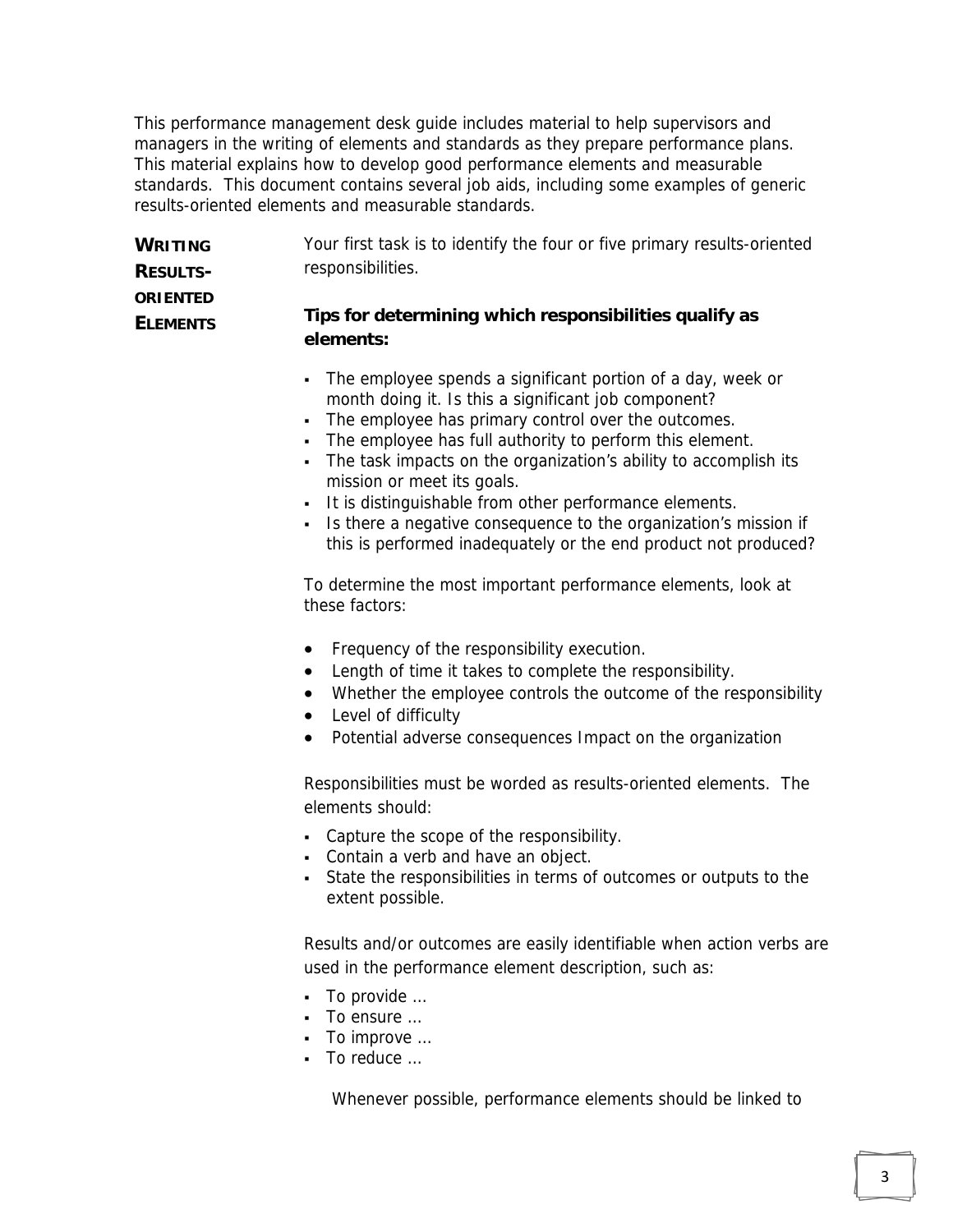| <b>CREATING</b><br><b>MEASURABLE</b><br><b>Standards</b> | specific organizational goals or objectives. This may be indicated<br>by citing, in parentheses, reference to the goal(s)/objective(s)<br>following the description of the performance element.<br>The purpose for having standards is to be as specific and objective as<br>possible in communicating to the employee what is expected as they<br>execute their duties.<br>The standard should:<br>Be clearly written and unambiguous<br>Be free from bias, personal feelings, or opinions<br>Contain finite measures that specify the line between<br>$\bullet$<br>satisfactory work and less-than-satisfactory work |
|----------------------------------------------------------|------------------------------------------------------------------------------------------------------------------------------------------------------------------------------------------------------------------------------------------------------------------------------------------------------------------------------------------------------------------------------------------------------------------------------------------------------------------------------------------------------------------------------------------------------------------------------------------------------------------------|
|                                                          | The measure should directly link the required performance of the job<br>to the organization's overall mission. It should also be consistently<br>applied to all personnel in the same or similar position or grade with<br>the same authority.                                                                                                                                                                                                                                                                                                                                                                         |
|                                                          | An effective standard is one where the supervisor can realistically<br>observe and monitor performance to ascertain whether the standard<br>has been met. Measurable standards should be described for the<br>required levels of performance. The "fully successful" level of<br>performance means that an experienced and competent employee<br>will consistently achieve or meet the performance standards for the<br>job given circumstances within his or her control.                                                                                                                                             |
|                                                          | Keep in mind that the wording must leave room for an employee to<br>exceed the "fully successful" standard.                                                                                                                                                                                                                                                                                                                                                                                                                                                                                                            |
| <b>TYPES OF</b><br><b>MEASURES</b>                       | The following types of measures must be included in performance<br>standards to ensure adequate performance assessment: quantity,<br>quality, timeliness, cost effectiveness and/or manner of<br>performance. Job tasks will include at least one and, in many<br>cases, a combination of these types of measures.                                                                                                                                                                                                                                                                                                     |
|                                                          | Critical elements that focus on competencies can also be important<br>and desirable to include in plans, but a results-oriented performance<br>plan should describe most requirements in terms of results.                                                                                                                                                                                                                                                                                                                                                                                                             |
|                                                          | Supervisors are responsible for ensuring that performance standards<br>for individual subordinate employees clearly align with organization<br>mission, Government Performance Results Act strategic goals, or<br>other program or policy objectives, and take into account the degree<br>of rigor in the appraisal of their employees. Supervisory plans must<br>include a critical element that includes accountability for the<br>performance management of their subordinates.                                                                                                                                     |
| <b>QUALITY</b>                                           | For many, if not most jobs, quality measures will be applicable.<br>Quality addresses "how well" the task was performed and refers to<br>the accuracy, appearance, or usefulness of the work effort.                                                                                                                                                                                                                                                                                                                                                                                                                   |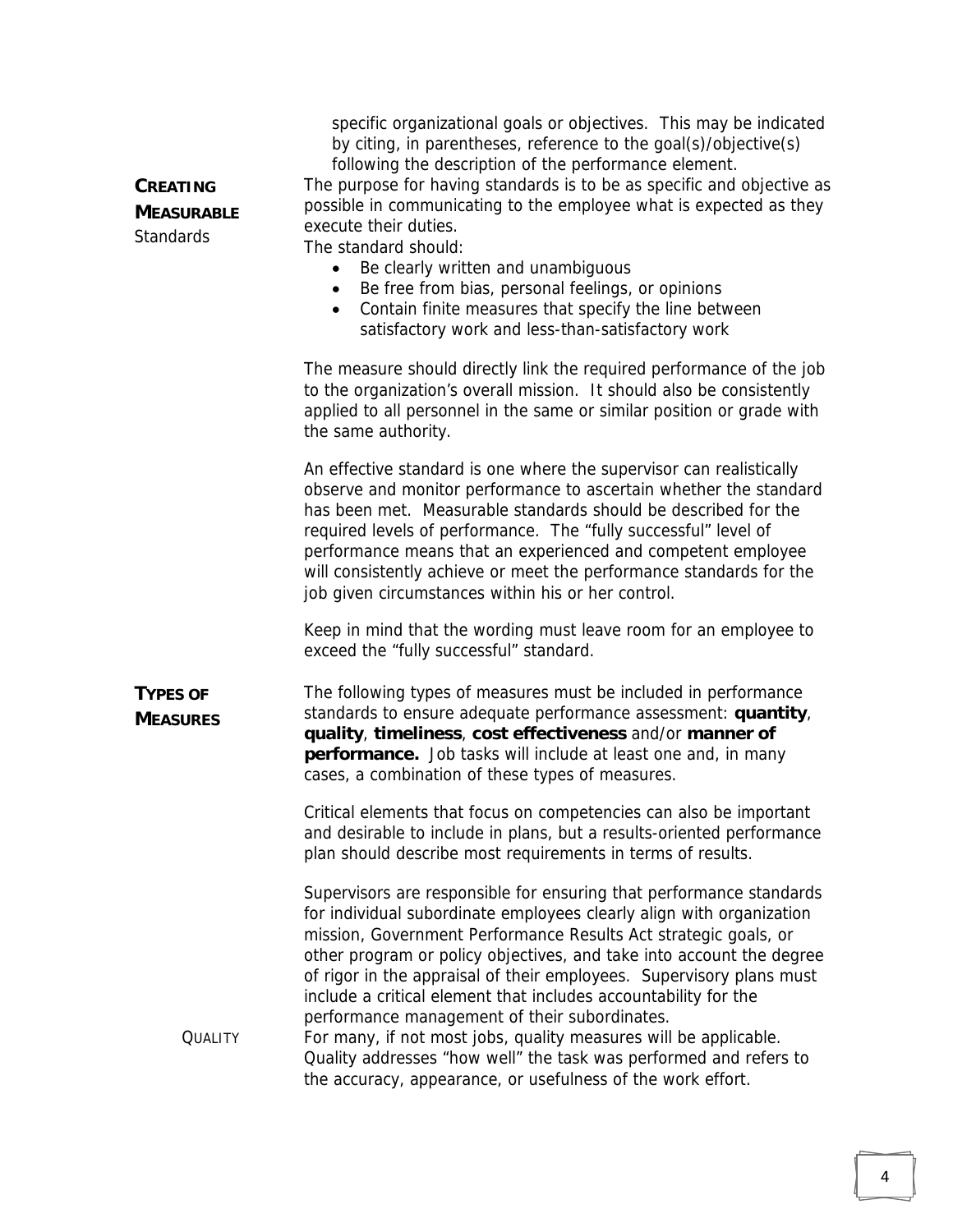Examples of ways to state quality measures include:

- Adheres to standards established by (describe expectation)
- In compliance with specifications
- As measured by customer feedback indicating satisfaction
- Reduced error rate (or rework) by \_\_\_%

QUANTITY Quantity measures assess "how many" or "how much" of something is required to meet the level of performance being described. Examples of ways to state quantity measures include:

- At least "x" "phone calls" per day
- A minimum of "x" per week/month
- Increases (or decreases) number of \_\_\_\_ by 10%
- Receives no more than 2 grievances per 1000 employees

TIMELINESS Timeliness measures refer to completion times and are usually expressed as how quickly, when, or by what date an employee produces the work. These are probably the easiest to craft. Examples of ways to state timeliness measures include:

- Maintains cycle time (e.g., weekly, monthly, quarterly) of \_\_\_\_\_
- Submits reports on time at end of each quarter
- Meets deadlines by \_
- Talking points are submitted in time for supervisor or higher level official to prepare for critical meetings and policy discussion

One often-used expression is "in a timely manner." This expression is actually not specific and is open to multiple definitions of what constitutes a timely manner. The manager must define what is meant by timeliness, and it is better to write the defined term into the standard.

COST **EFFECTIVENESS** Cost-effectiveness measures refer to dollar savings or cost control for the Government that can be documented and measured in Agency annual fiscal year budgets. Examples of ways to state costeffectiveness measures include:

- Maintains or reduces unit expenditures
- Stays within budgets
- Reduces the time it takes to provide X service by  $\_\infty$
- Spends no more than \$xx per program
- Reduces waste by 10%

MANNER OF PERFORMANCE

Manner of performance refer to types of behavior employed on the job. Examples of ways to state manner of performance measures include:

- Routinely works collaboratively with \_\_\_\_
- Achieves of demonstrates progress to developing professional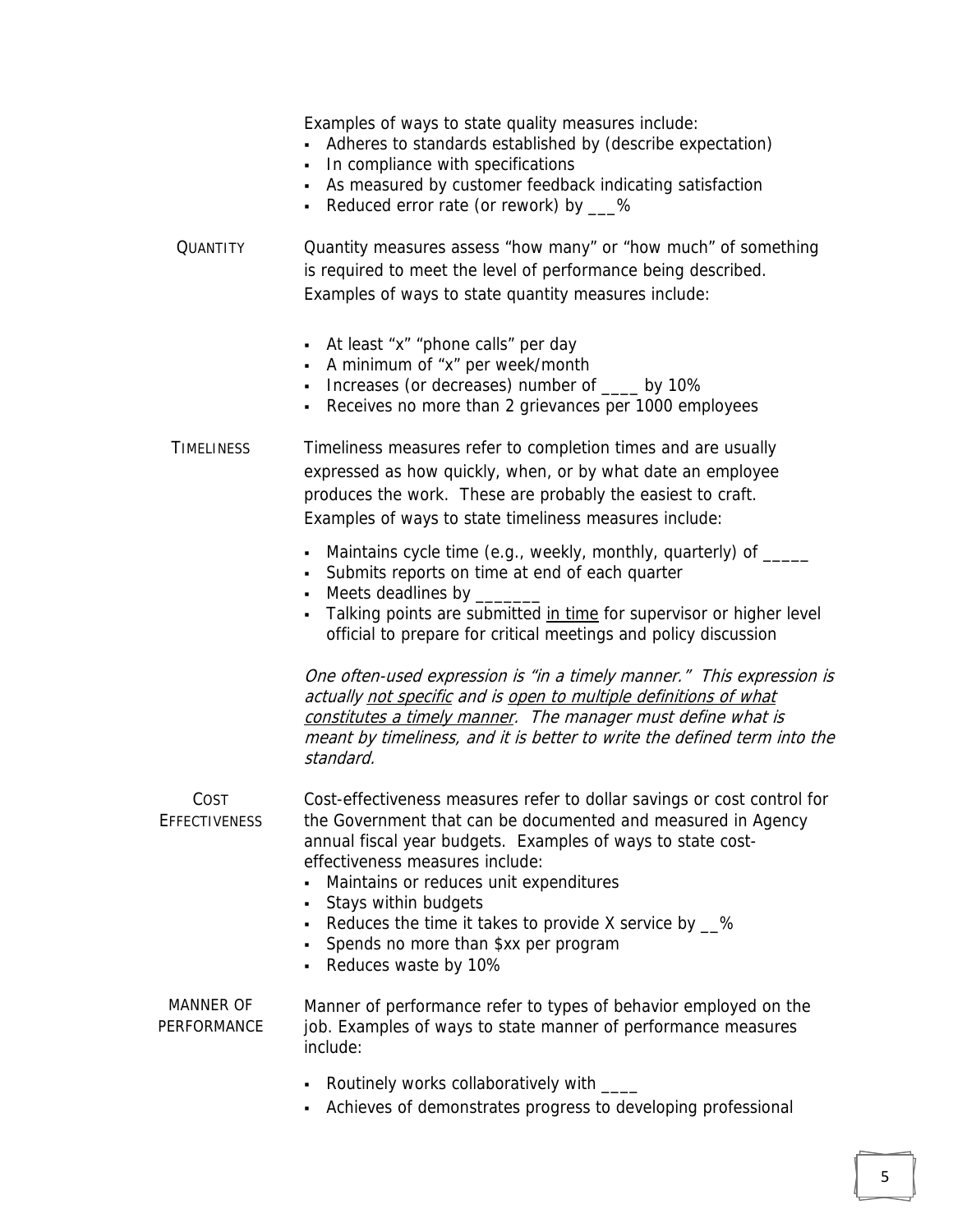relationships with

 $\overline{\phantom{a}}$ 

- Regularly cooperates with coworkers and others in \_\_\_\_
- Displays understanding, courtesy, tact, and politeness to others
- Models appropriate behavior by presenting advice in a positive and helpful manner
- **OTHER CONSIDERATIONS** A component of successful performance is the consideration of a customer's or employee's perspective. Employee perspective is most often applicable to supervisors. The following describes how these can be considered in establishing performance plans with measurable results. These are a required component of performance plans for senior executives; it is recommended that, as appropriate, they be incorporated into performance plans for supervisors and employees.
	- **CUSTOMER** PERSPECTIVE Customer perspective measures consider the organization's performance through the eyes of its customers, so that the organization retains a careful focus on customer needs and satisfaction. To do this, it is necessary to determine who the customers are, and what those customers expect from the organization, in the context of the Agency's business purpose and mission.

Customer perspective performance measures should not measure popularity. When factoring customer feedback into the performance rating process, the appraising official makes the rating determination, not the customer.

Support organizations, such as a human resources office, a building services office, or an acquisitions office, also will have goals and measures, but most of the customers of support organizations will likely be employees who work for the same Agency.

Examples of customer perspective measures for various support organizations could include:

- <u>S</u>% of managers participating in an Agency survey report they receive adequate assistance when they call their human resources office
- $\_\%$  of employees asked report they are generally satisfied with the information technology assistance provided in their building

EMPLOYEE PERSPECTIVE This is usually applicable only to supervisors. The employee perspective focuses attention on the performance of the key internal processes that drive the organization, including employee development and retention. Accordingly, this is a measurement typically applicable only to supervisors.

> The employee perspective factor is not a "popularity contest." Rather, this factor focuses on providing a healthy work environment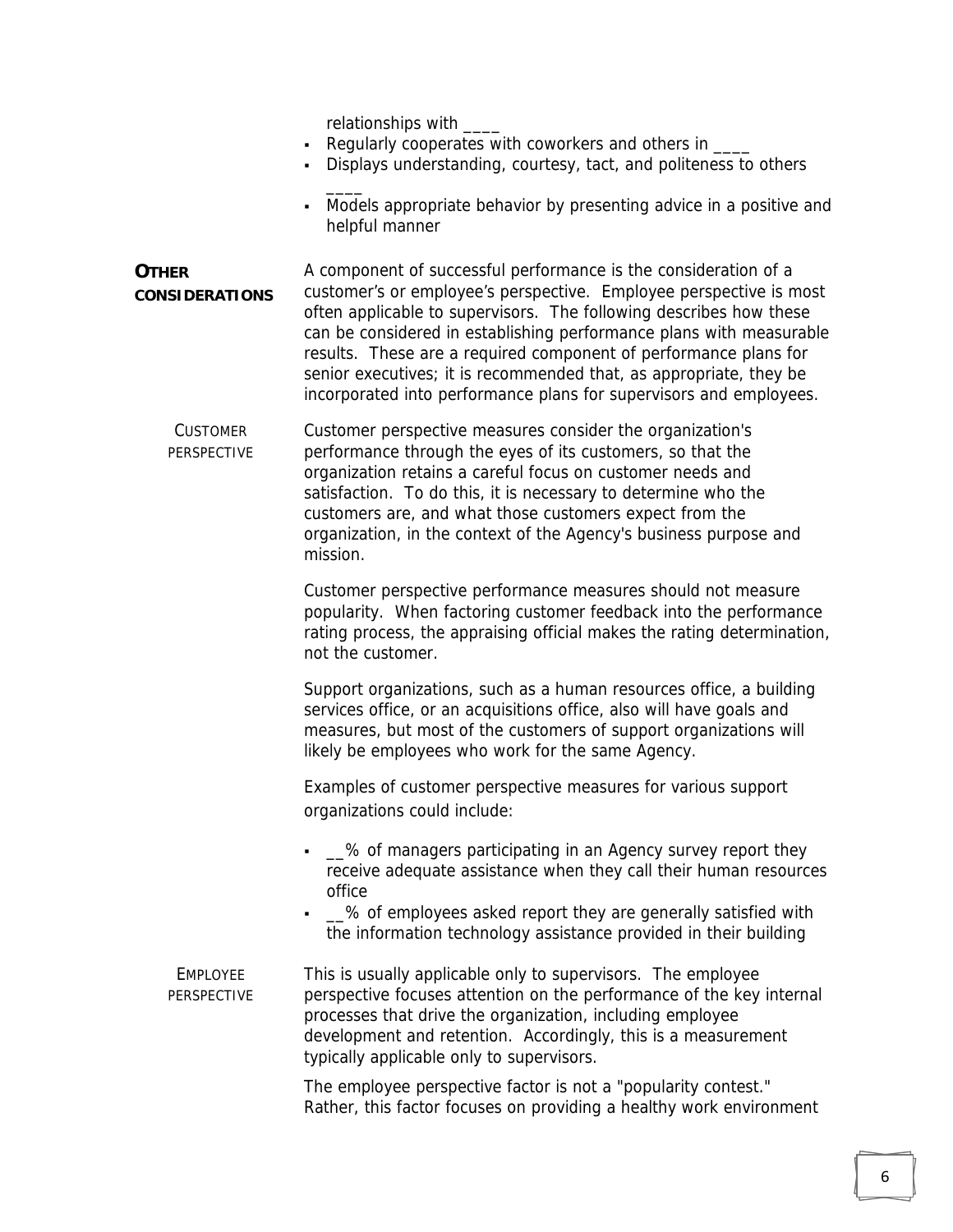|                                                                               | for employees, which includes how executives lead and motivate<br>their employees and address development and training needs.                                                                                                                                                                                                                                                                                                                                                                                                                                                                                                                                                                                                                                                                                                              |
|-------------------------------------------------------------------------------|--------------------------------------------------------------------------------------------------------------------------------------------------------------------------------------------------------------------------------------------------------------------------------------------------------------------------------------------------------------------------------------------------------------------------------------------------------------------------------------------------------------------------------------------------------------------------------------------------------------------------------------------------------------------------------------------------------------------------------------------------------------------------------------------------------------------------------------------|
|                                                                               | Examples of employee perspective measures often include<br>determining the degree of positive employee response through<br>employee surveys such as:                                                                                                                                                                                                                                                                                                                                                                                                                                                                                                                                                                                                                                                                                       |
|                                                                               | Employees believe that personnel decisions (e.g., training opportunities,<br>appraisals, awards) made by their supervisor are fair and equitable                                                                                                                                                                                                                                                                                                                                                                                                                                                                                                                                                                                                                                                                                           |
|                                                                               | -% of employees participating in an Agency survey report they<br>received the training they need to perform their job, and over half<br>report their training needs are assessed<br>-% of employees participating in an Agency survey report that<br>awards in their work unit depend on how well employees perform<br>their jobs                                                                                                                                                                                                                                                                                                                                                                                                                                                                                                          |
| <b>TIPS FOR</b><br><b>DEVELOPING</b><br><b>PERFORMANCE</b><br><b>MEASURES</b> | To determine the type(s) of measure(s) that might be appropriate for<br>each task, think about the following questions:<br>Is quality important? Does the stakeholder or customer care how<br>well the work is done?<br>Is quantity important? Does the stakeholder or customer care how<br>٠<br>many items are produced?<br>Is it important to accomplish the element by a certain time or<br>date?<br>Is it important to accomplish the element within certain cost limits?<br>٠<br>Is behavior important to the accomplishment of this element?<br>٠                                                                                                                                                                                                                                                                                    |
| <b>TIPS FOR WRITING</b><br><b>MEASURABLE</b><br><b>STANDARDS</b>              | Wording should be <i>specific</i><br>٠<br>The behavior described should be observable<br>٠<br>The Fully Successful level should be worded in such a way that the<br>٠<br>employee can exceed the standard                                                                                                                                                                                                                                                                                                                                                                                                                                                                                                                                                                                                                                  |
| <b>TIPS FOR</b><br><b>EVALUATING</b><br><b>MEASURES</b>                       | Evaluate the tasks using a combination of descriptive and numeric<br>measurements. Numeric measures are easy to verify and provide<br>a quantifiable, objective tool. Descriptive measures have three<br>components: a judge, what the judge looks for, and a verifiable<br>description of what would represent meeting expectations.<br>Think about the following questions as you evaluate the measures for<br>each task:<br>How could quality, quantity, timeliness, cost-effectiveness and/or<br>manner of performance be evaluated?<br>Is there some number or percent that could be tracked?<br>$\blacksquare$<br>If the task does not lend itself to being evaluated with numbers but<br>can only be described, ask:<br>Who could judge that the expectations were met?<br>$\blacksquare$<br>What factors would they look for?<br>٠ |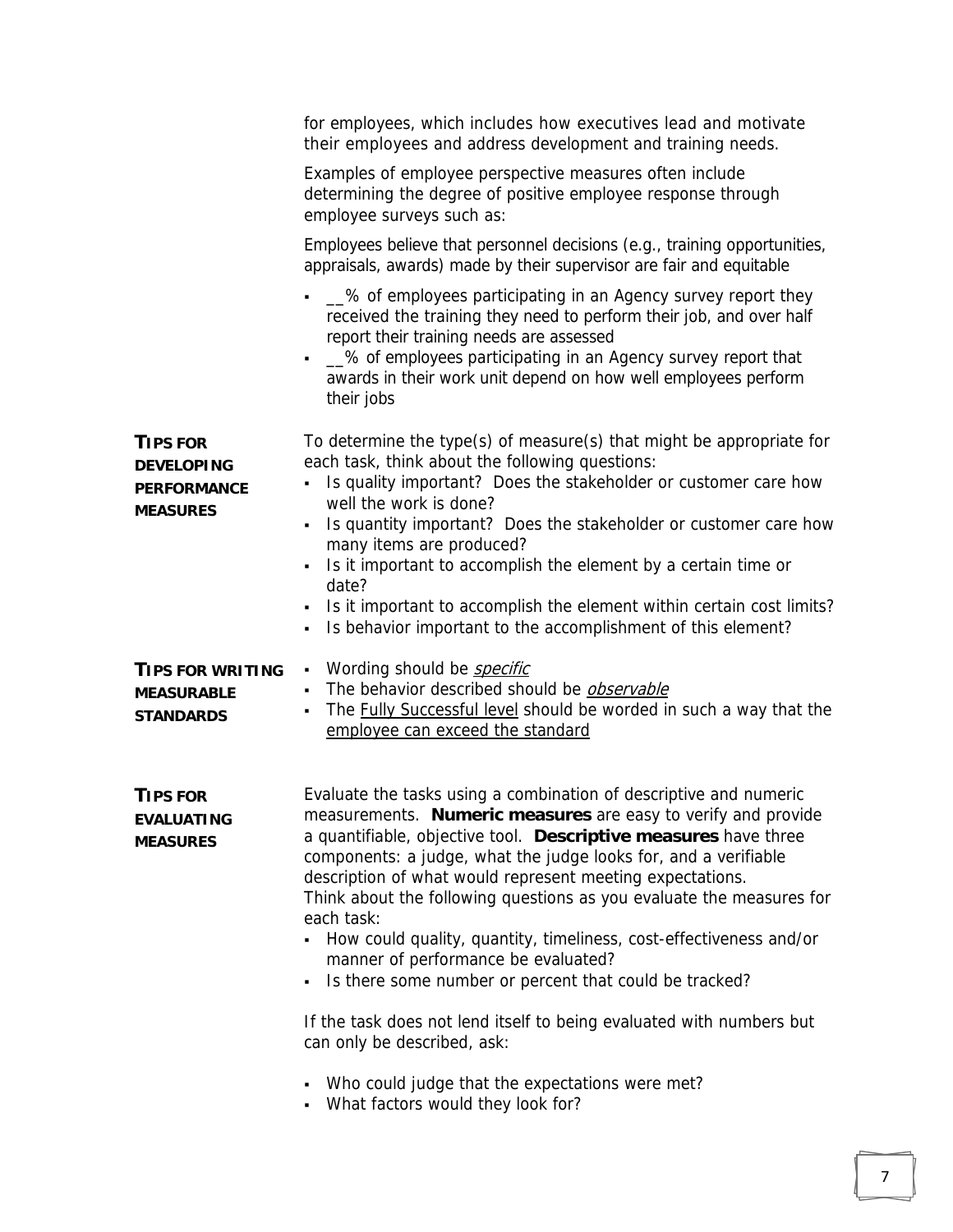**INDICATIONS OF GOOD MEASUREMENTS Specific and objective**. It should be clearly written, be free from ambiguities, bias, personal feelings, or opinions, and contain finite measures that specify the line between satisfactory work and lessthan-satisfactory work.

- **Mission related**. The measure should directly link to the required performance of the job.
- **Nondiscriminatory**. The measure should be able to be consistently applied to all personnel in the same or similar position or grade with the same authority. Although the elements may be the same for similar positions, the measure should reflect the grade level of the employee.
- **Observable**. You must be realistically able to observe and monitor the performance to ascertain whether the standard has been met.
- **Fully Successful level**. A fully experienced and competent employee will consistently achieve or meet the performance standards for the job given circumstances within his or her control.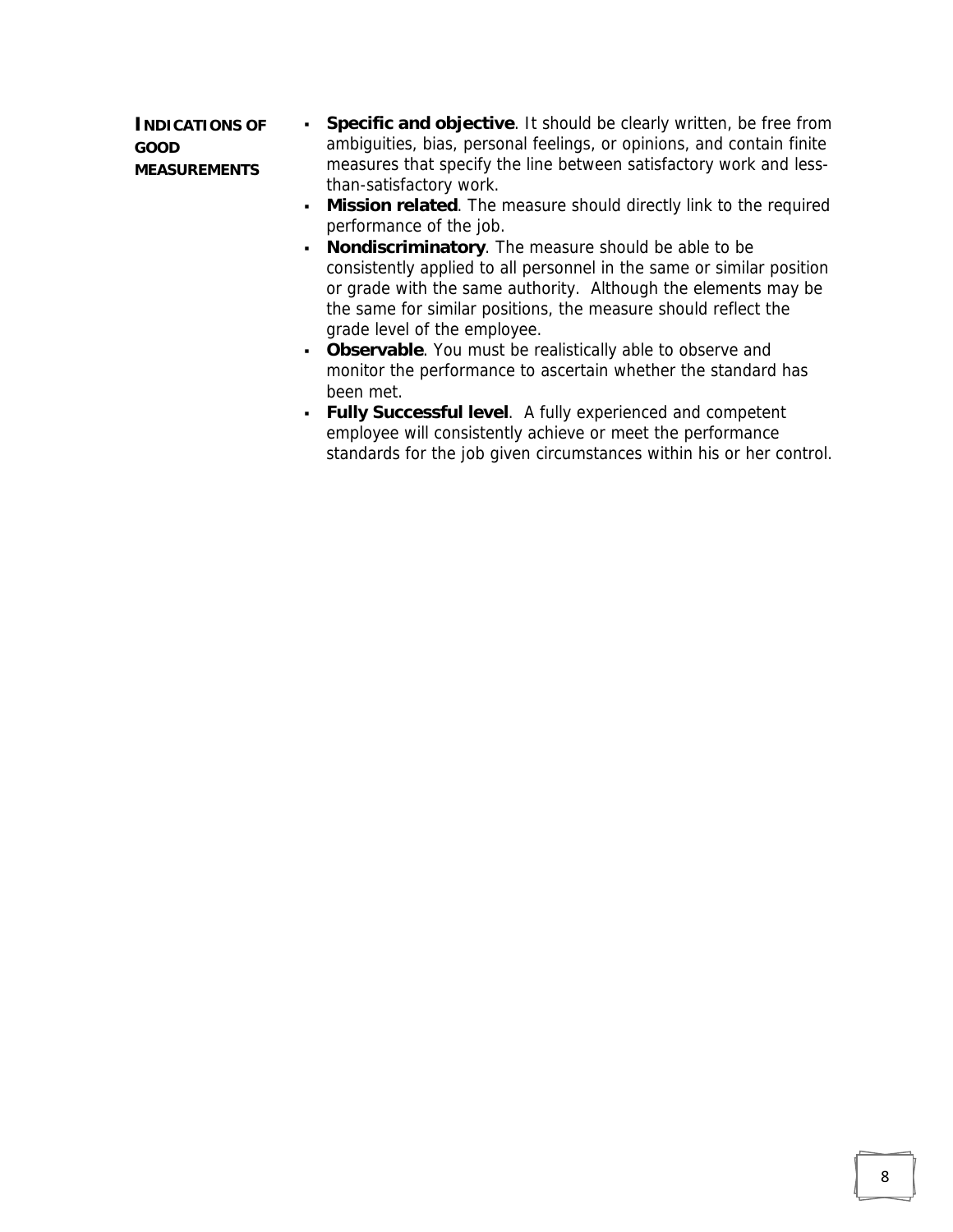#### **WHAT TO AVOID WHEN WRITING RETENTION (Minimally Successful) STANDARDS**

By "retention" standard, we mean the standard that describes the level of performance necessary to be retained in a job (i.e., the standard written for performance one level above the Unacceptable level). The retention standard is the Minimally Successful or equivalent standard.

The Merit Systems Protection Board (MSPB) and the courts have issued many decisions on the topic of valid performance standards. This section highlights what the Board deems to be two major errors to avoid when writing standards. In order to avoid reversal by the MSPB, agencies must ensure that "retention" standards:

- are not impermissibly absolute (i.e., allow for some error)
- inform the employee of the level of performance needed to retain his or her job

#### **AVOID "ABSOLUTE" RETENTION STANDARDS**

An "absolute" retention standard—one that allows for no errors—is acceptable only in very limited circumstances. When a single failure to perform under a critical element would result in loss of life, injury, breach of national security, or great monetary loss, an agency can legitimately defend its decision to require perfection from its employees. In other circumstances, the MSPB and the courts usually will find that the agency abused its discretion by establishing retention standards that allow for no margin of error. When writing standards, you should avoid the appearance of requiring perfection at the retention level.

When writing standards—especially retention standards—avoid simply listing tasks without describing the regularity of the occurrence of the task.

Also, because USDA's appraisal program appraises elements at levels above Fully Successful, the Fully Successful standard itself—as well as the Exceeds Fully Successful standard when an Outstanding or equivalent level is possible—should not be absolute. If it is supposed to be possible to exceed, make sure it is written that way.

To help determine whether you are writing an absolute standard, ask yourself:

- How many times may the employee fail this requirement and still be acceptable?
- Does the retention standard use words such as "all," "never," and "each"?
- (These words do not automatically create an absolute standard, but they often alert you to problems.)
- If the retention standard allows for no errors, would it be valid according to the criteria listed above (risk of death, injury, etc.)?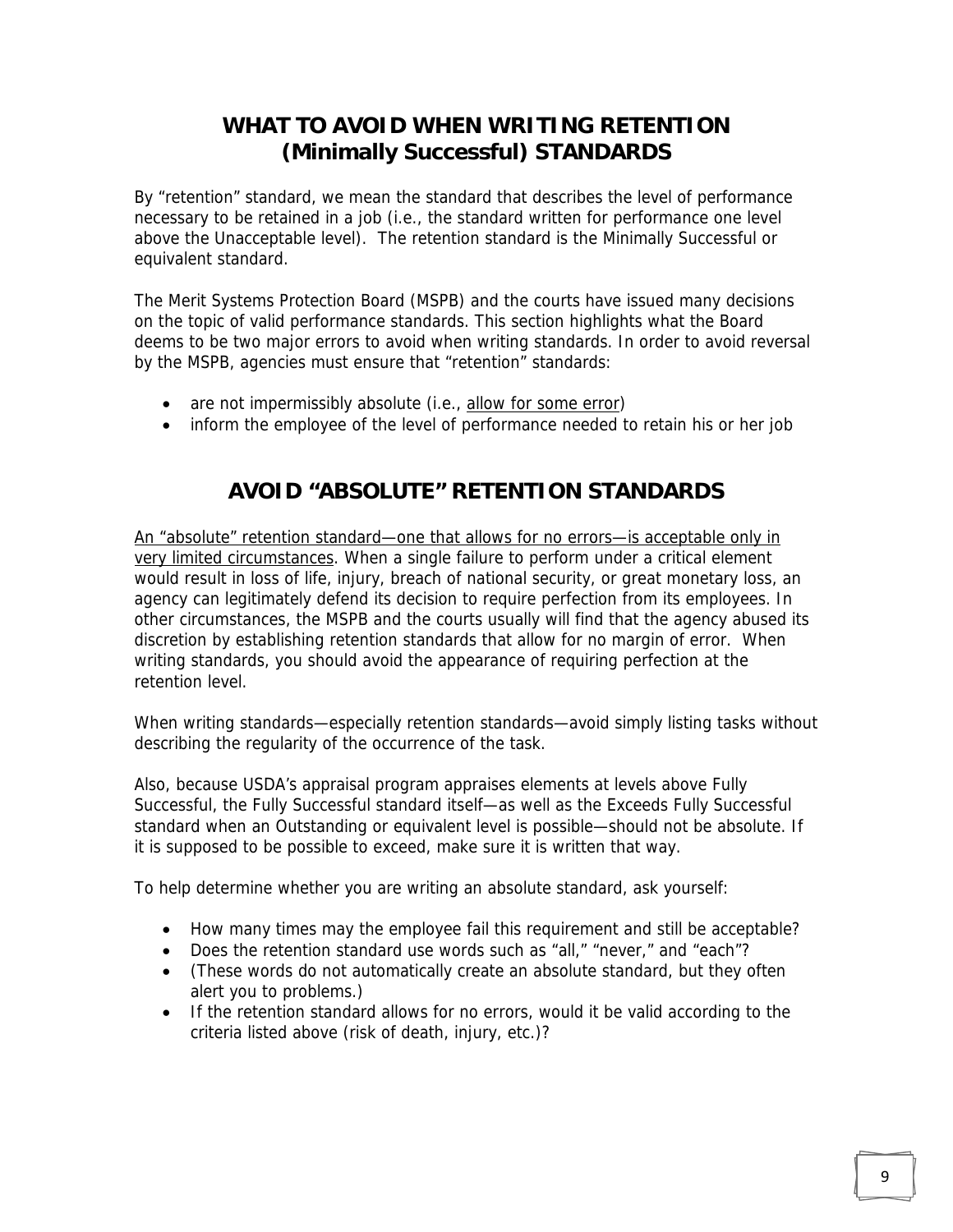#### **AVOID "BACKWARD" STANDARDS**

Case law requires that an employee understand the level of performance needed for retention in the position. When using a Minimally Successful level of performance, a common tendency is to describe it in terms of work that does not get done instead of what must be done to meet that retention standard. Describing negative performance actually describes Unacceptable performance. Standards such as "fails to meet deadlines" or "performs work inaccurately" allow an employee to do virtually no work or to do it poorly and still meet that retention standard. MSPB considers these "backward" retention standards invalid. To help you determine whether you are writing a backward retention standard, ask:

- Does the standard express the level of work the supervisor wants to see or does it describe negative performance? (Example of describing negative performance: Requires assistance more than 50 percent of the time.)
- If the employee did nothing, would he or she meet the standard, as written? (Example: Completes fewer than four products per year.)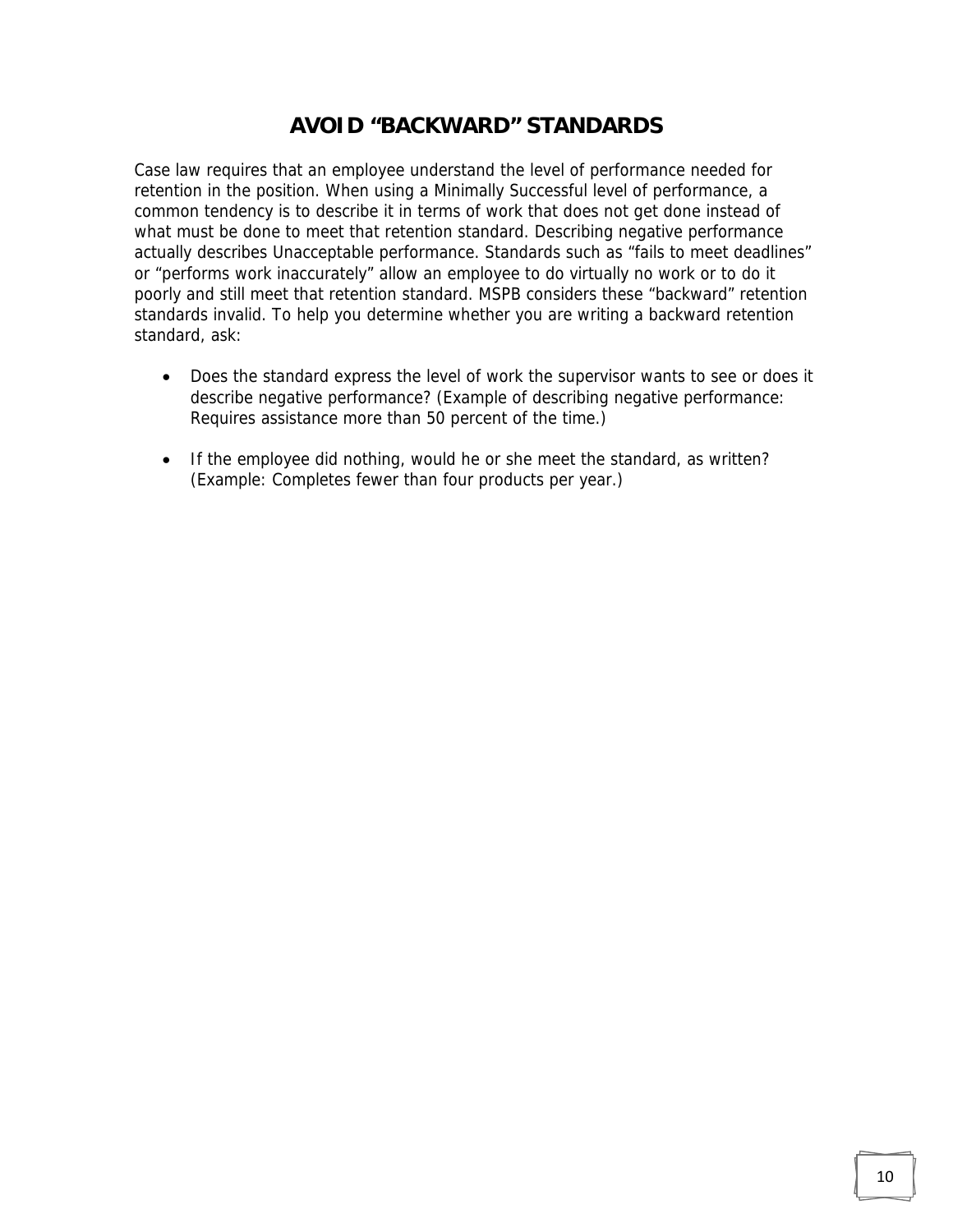#### **For Strategic Alignment Verbiage:**

What are the agency's (or programs) specific goals and objectives?

These may be found in the:

- Agency Strategic Plan
- Program Strategic Plan
- Annual Performance Plan
- Customer Service Standards

Example:

Alignment: This Element contributes to the achievement of the Strategic Human Capital Goals identified in the USDA Strategic Human Capital Plan December 2006, and the human capital strategies associated with the DA goals as identified in the DA Strategic Plan 2005 – 2008. The DA goal is as follows – Provides USDA leadership with the administrative tools, services, infrastructure, and policy frameworks to support their public service missions.

{For the strategic alignment section, this needs to have specific information identified, including dates of strategic plans, specific items listed, etc. }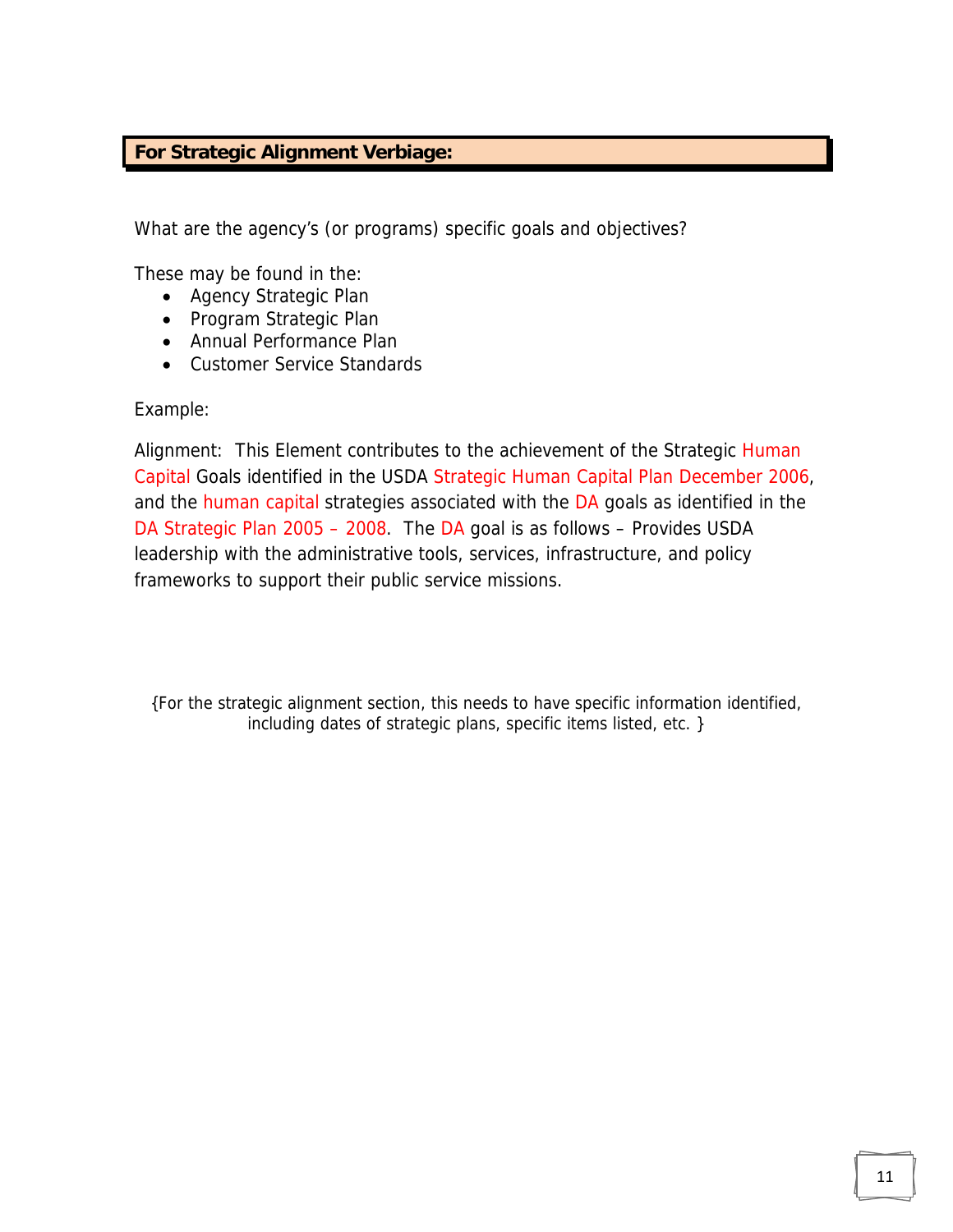The following pages are outlined in the format depicted below. The Performance Element is displayed within a box, and examples of standards are outlined in bullet format below the box outline. Measure descriptions are underlined within the standards presented.

| <b>Performance Element</b> |  |
|----------------------------|--|
|----------------------------|--|

### **Standards Examples**

- Example One
- Example Two
- **Example Three**
- **Example Four**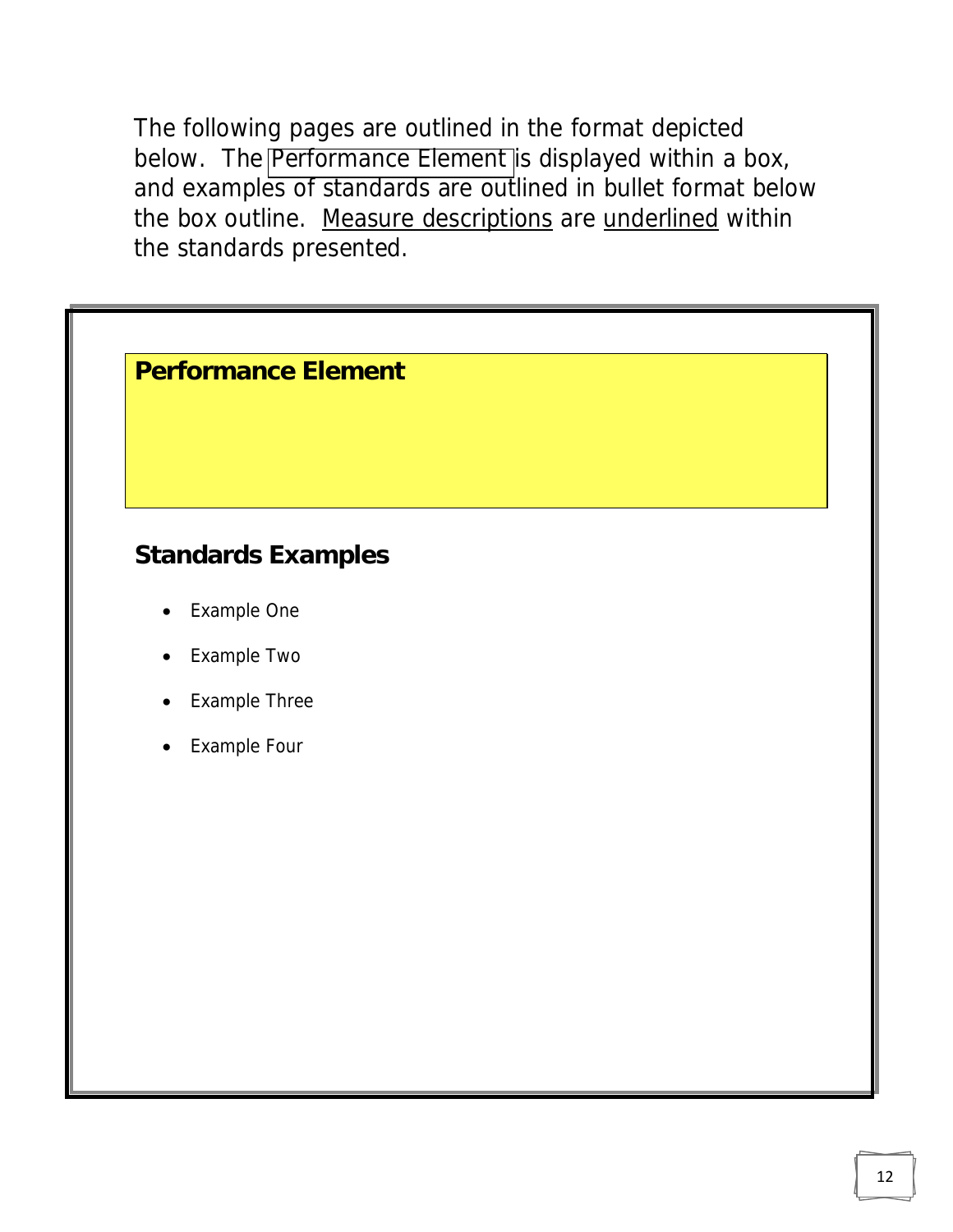**Execution of Duties or Business Results or Mission Results or Program Management or Project Management or Office Management** 

Completed work assignments are performed in a timely manner, assuring a quality of work that meets the needs of the organization. Appropriate work methods are selected for the development of work products. Work products do not require substantive revisions. Assignments are completed in accordance with applicable Agency guidelines, including timeframes.

Other options for consideration:

- Demonstrates a basic understanding of mission and organizational goals and priorities. Assignments are completed in accordance with applicable Agency regulations, policies, procedures, and guidelines. Work products are responsive to the supervisor's and the organization's stated priorities and requirements.
- Supports achievement of program strategic goals and initiatives within assigned functional areas of responsibility and contributes to the overall accomplishment of "DA" and "OHCM" strategic objectives. Develops, implements, and evaluates initiatives in assigned programs.
- Demonstrates a commitment and personal responsibility to strive for excellence in the accomplishment of work assignments that are aligned with and ultimately contribute to the achievement of the Agency's mission and goals.
- Handles multiple tasks simultaneously, prioritizing and completing assignments within established deadlines with not more than 3-5 exceptions. Tracks assigned projects, correspondence, etc., from initiation to completion and addresses each within the timeframes prescribed by the supervisor.
- Meets projected deadlines and quality expectation on assigned projects 85% of the time, including the issuance of policy and quidance, etc., and responses to requests from XX and XX, to ensure outcomes meet planned objectives.
- Prepares correspondence, memoranda, briefing papers, etc., that are timely, clear, accurate, thorough, and appropriately written and formatted. Documents have less than 2 errors 95% of the time.
- Prepares reports [insert examples] that are accurate and completed within established timeframes with no more than 1-3 exceptions.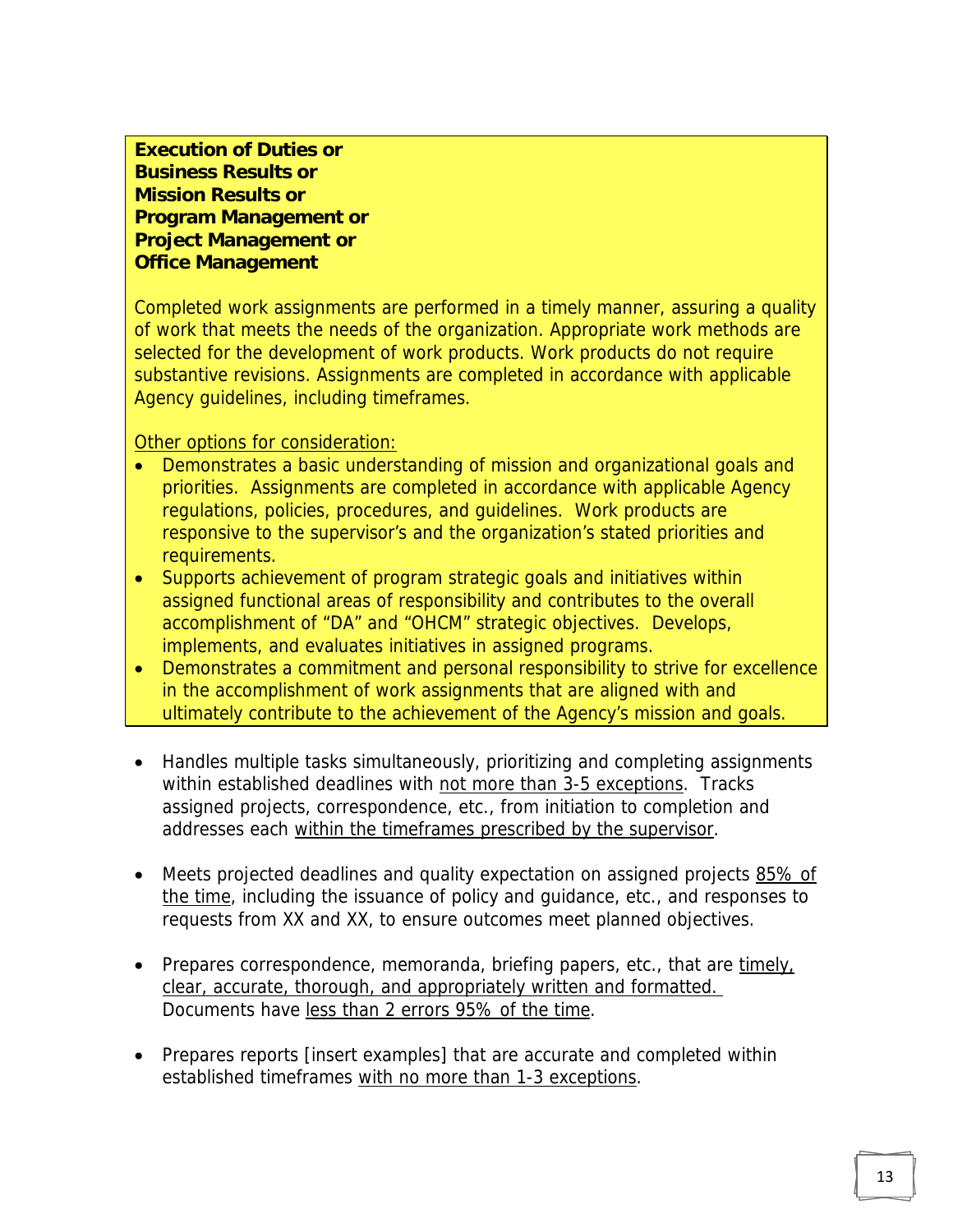**Mission Support or Execution of Duties or Mission Results or Program Management or Project Management (Continued)** 

- Provides technical oversight for assigned programs, and works to continually evaluate and improve them from a programmatic and cost-effective perspective. Achieves or demonstrates progress in improving program and work practices, including minimizing the complexity of processes whenever possible.
- Recommendations and contributions are accepted 80% of the time or more often because they are based on demonstrated sound judgment and analyses, cost effectiveness, and sensitivity to the effects on overall policy. Such recommendations range from strategic approaches to very broad problems to tactical solutions impacting individual program or operational issues.
- Provides timely and reliable technical advice and assistance to internal and external customers on {specify} matters with not more than 3-4 exceptions. Advice is based on good knowledge and proper application of Federal regulations, precedent cases, and relationships among interested parties. (Note – this standard could also be within a Customer Service element.)
- Feedback from customers indicates satisfaction on 2 out of 3 occasions.
- Safeguards and protects the personally identifiable information of all employees' contractors, or the general public from unauthorized disclosure with no more than 1 -2 exceptions.
- Ensures that operations occur in an efficient manner to support the program areas (e.g., printing and distributing materials, creating regulations and guidance, etc.) with no more than 3 exceptions.
- Works collaboratively with customers to review issues impacting functional areas and identify effective strategies to improve outcomes. Informs customers of the status of relevant work issues with not more than 3-4 exceptions.
- Achieves or demonstrates progress to developing and maintaining professional relationships with all stakeholders both internal and external that advance AGENCY/DEPARTMENT/DIVISION interests and promote collaboration, twoway communication, teamwork and results.
- Participates in a majority of AGENCY/DIVISION meetings, activities, and initiatives, as required.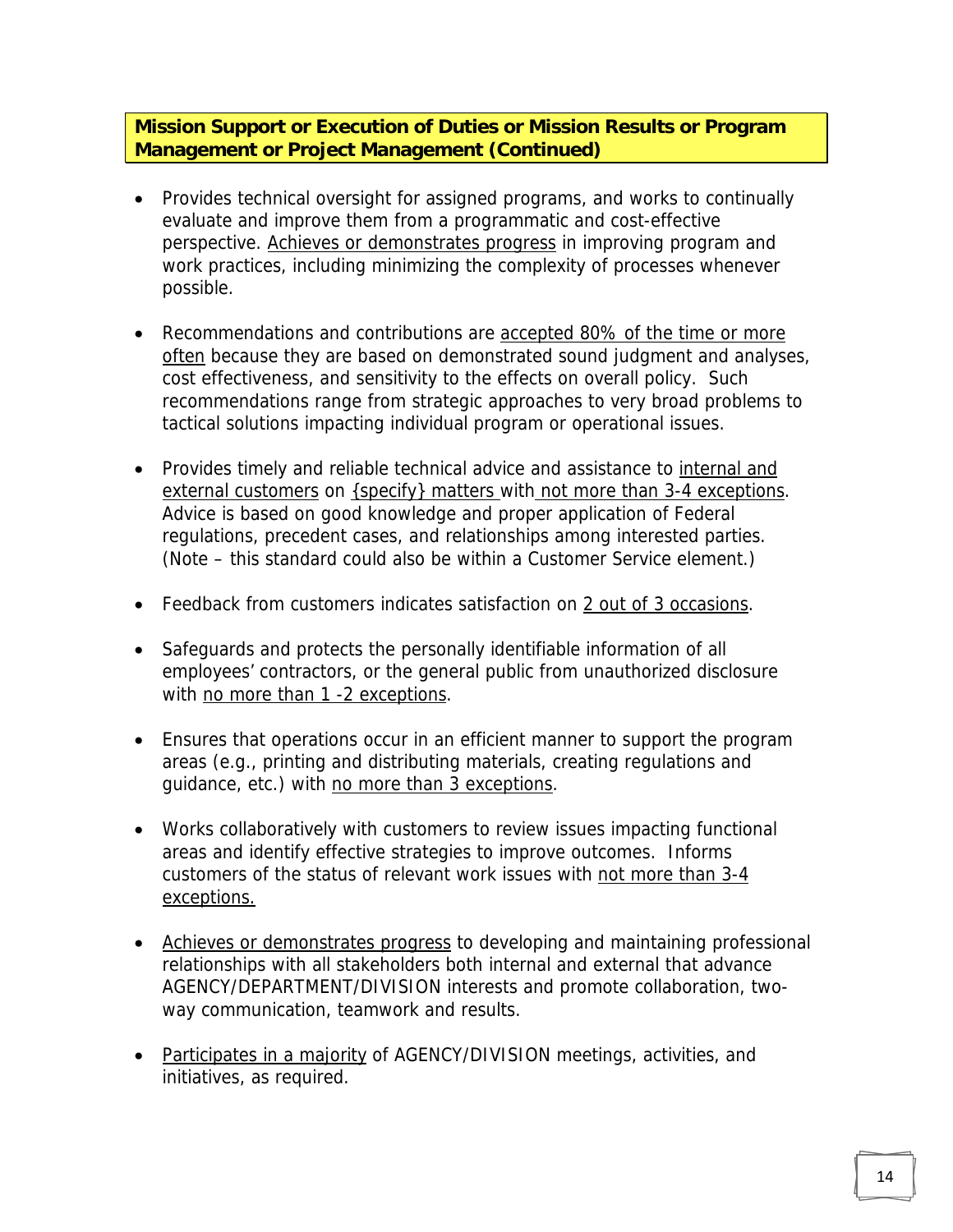**Execution of Duties or Mission Results or Program Management or Project Management or Office Management (Continued)** 

- Continuously keeps supervisor informed regarding sensitive issues or controversial emerging issues and offers well thought-out recommendations to prevent and/or respond to developing problems with no more than 1-3 exceptions.
- Achieves or demonstrates progress towards working to provide information about program benefits to producers to ensure that they can make an informed decision [insert outcome measures here] e.g., newsletters, meetings, etc.
- Continuously gains useful information from XXX or other organizations within the Agency on the impact of policies and processes affecting the program.
- Holds meetings and/or teleconferences, as appropriate, with customers and/or agency contacts to promote services, share information and to remain abreast of USDA developments.
- Meets Federal contracting regulations with respect to processing, follow through, and life span with no more than 3 exceptions

#### **Specific Examples Tailored to Specific Work Requirements:**

- Contracting: Meets Federal contracting regulations with respect to processing, follow through, and life span with no more than 3 exceptions.
- Processes requests in a timely manner 90% of the time.
- Provides timeline (initial feedback within one business day of request) and accurate feedback and guidance to customer requests.
- Files notices and amendments within 2 days of posted receipt.
- Ensures applications are completed accurately 97% of the time in order to minimize inaccurate payments.
- Loads software within 2 days of receipt 95% of the time.
- Completes all actions required on an application within established timeframes or goals 95% of the time.
- In accordance with USDA policy, deposits and processes payments within 24 hours of receipt.
- Achieves or demonstrates progress toward ensuring that no improper payments are issued.
- **\*Supervisors must include established timeframes, dates, numbers, and percentages where required.**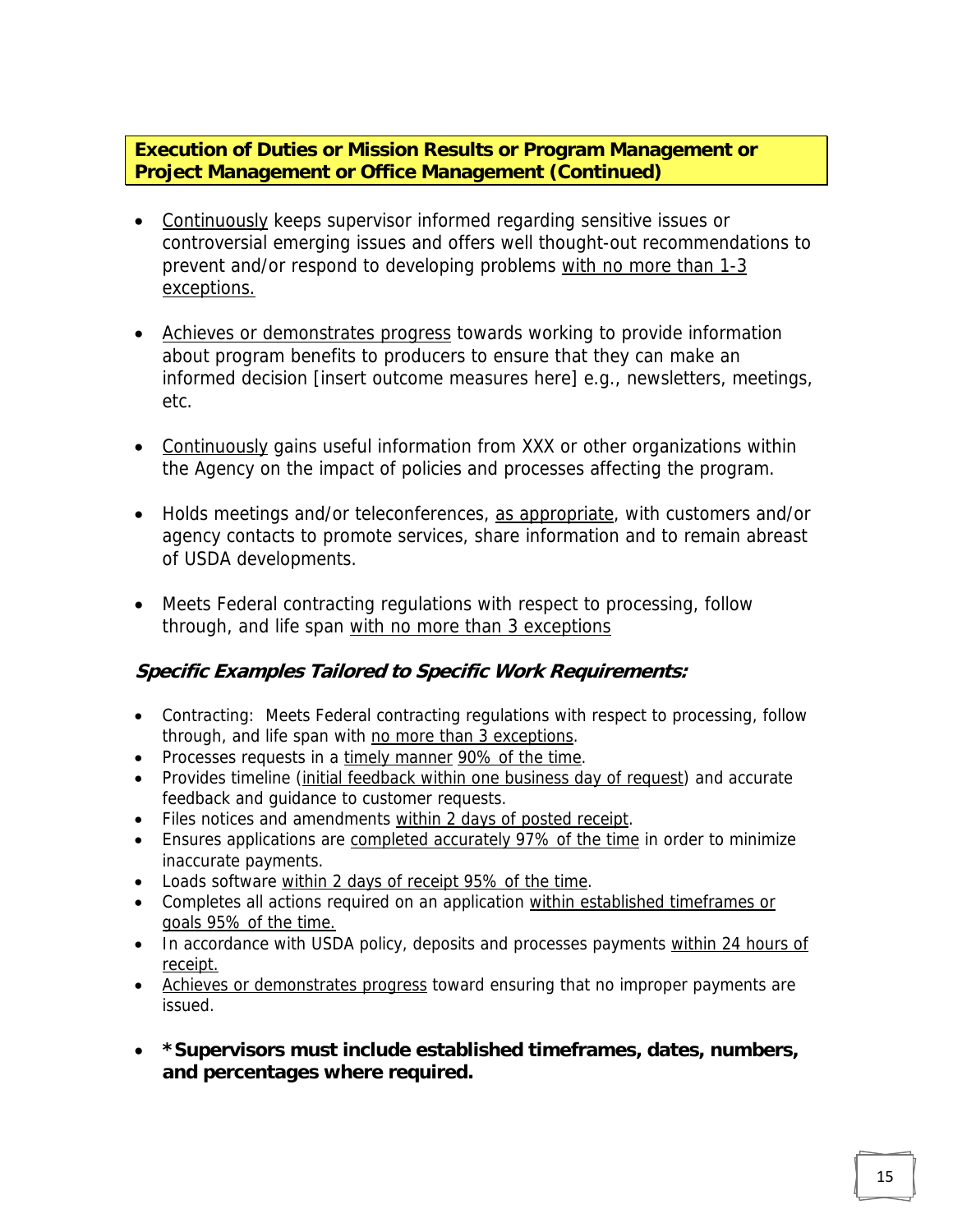**Program or Project Management**. Supports achievement of program strategic goals and initiates within assigned functional areas of responsibility and contributes to the overall accomplishment of XXX and XXX strategic objectives. Develops, implements, and evaluates initiatives in assigned programs. Manages program(s), resolving issues and problems within the employee's control. Monitors all aspects of program(s) for quality, effectiveness, and consistency. Program plans and guidance are responsive to objectives and requirements of the Agency. Policy instructions are appropriately issued and are accurate. Evaluates effectiveness of work and adjusts plans accordingly.

- Routinely reviews new and existing laws, regulations, and OPM and USDA policy and guidance to determine needed changes/modifications and makes appropriate recommendations.
- Develops new and modifies existed USDA policies and procedures when necessary, and consistently provides clear and accurate information to the supervisor and senior management to obtain necessary approvals.
- When necessary, solicits active participation from or provides information to USDA work groups concerned with
- Routinely develops and implements plans to achieve program objectives and assess/improve work products, services and processes, and demonstrates measureable results in program accomplishment and improvement.
- When necessary, performs appropriate research on assigned projects.
- Maintains regular contact with XXX and advises the USDA program contacts with updated guidance. Comprehensive guidance is provided on a routine basis through a variety of communications methods including briefings, meetings, teleconferences, emails, training sessions, etc., for technical and administrative purposes.
- Processes program documents within the unit's established goals with no more than 3 exceptions.
- Ensures that reviews are conducted and reports are filed and submitted within established timeframes.
- Achieves or makes progress towards delinquency rates within the XX' established goals.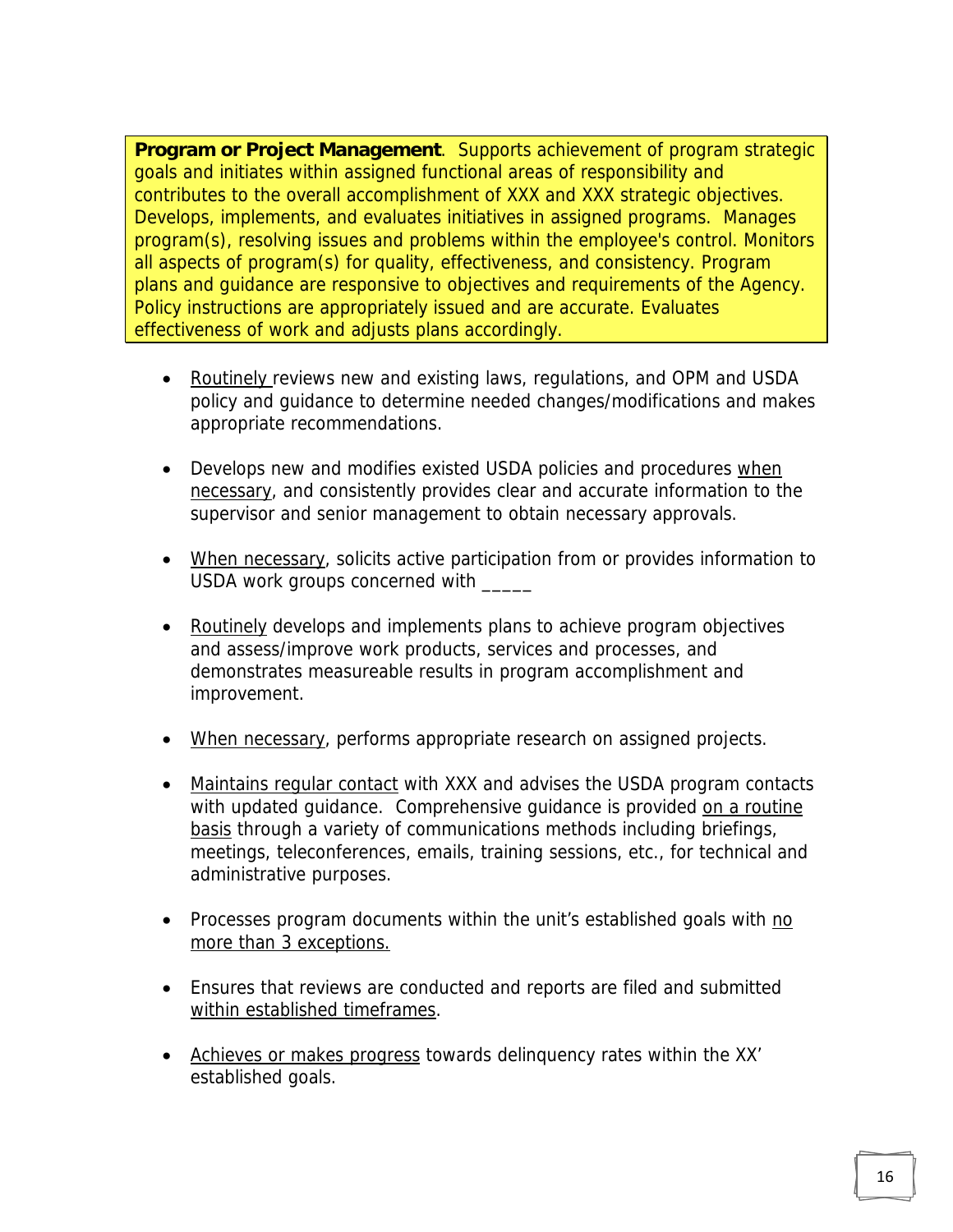#### **Program or Project Management (continued)**

- Ensures that staff is fully trained in the program areas for which each employee is responsible.
- Ensures that financial payments are made within 30 days of authorization.
- Successfully completed the XXX projects as project/team lead. (List projects with measures).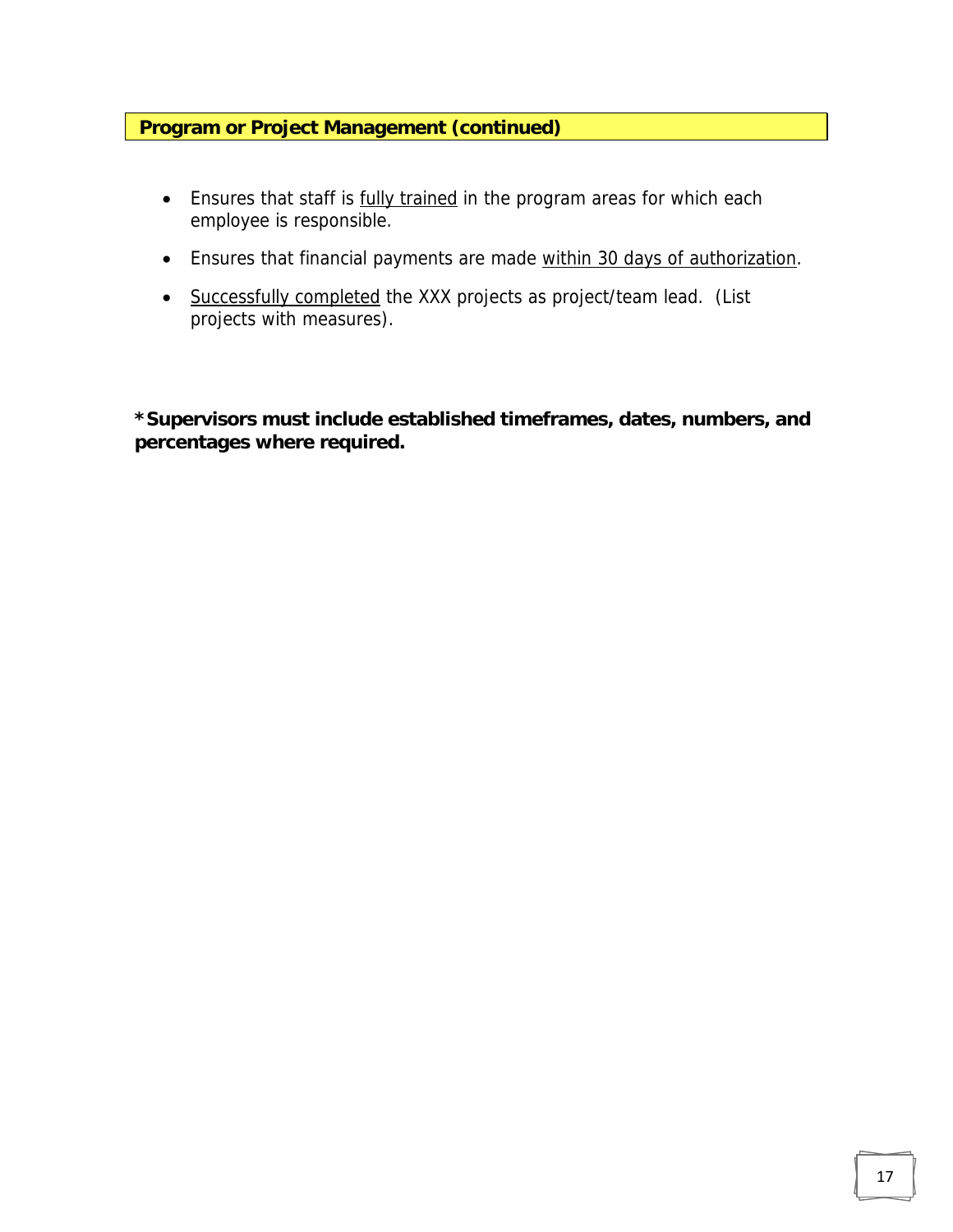**Communication**. Oral and written communications are clear, correct, timely, and presented in an understandable manner. Supervisor and coworkers are informed of issues and problems when necessary. Information and guidance provided is timely and correct.

- Communicates clearly with internal and external stakeholders and shares accurate information 90% of the time.
- Responds to general questions within 24 hours with no more than 6-8 exceptions. Elevates more complex questions to supervisor, team leader, or other individual responsible within 24 hours of inquiry.
- Prepares written documents and/or presentation materials that are clear, concise, and understandable; as well as following prescribed procedures and within established timeframes with no more than 3 exceptions.
- Written products or presentations follow plain English principles, including logical organization, description sections headings, simple terms and good use of tables, list, graphics and spaces 90% of the time.
- Draft written products are completed and submitted for review by the date agreed to at initial assignment. Revisions are consistently completed and returned within the agreed-upon time frame.
- Prepares documents that are clear, concise and understandable as well as following prescribed procedures and within establish timeframes with not more than 3 exceptions.
- Responds in writing (when appropriate) to customer inquiries within established timeframes with no more than 3 exceptions.
- Regularly shares program/project information for which one is responsible with co-workers to increase staff awareness of all program areas within timeframes established by management (cross-training, collaboration, reports at staff meetings, etc.) 90% of the time.
- Provides advice and guidance consistent with appropriate guidelines in a coherent, articulate, positive, helpful manner that results in thorough communication and understanding of relevant issues between the incumbent and the customer with no more than 7-8 exceptions.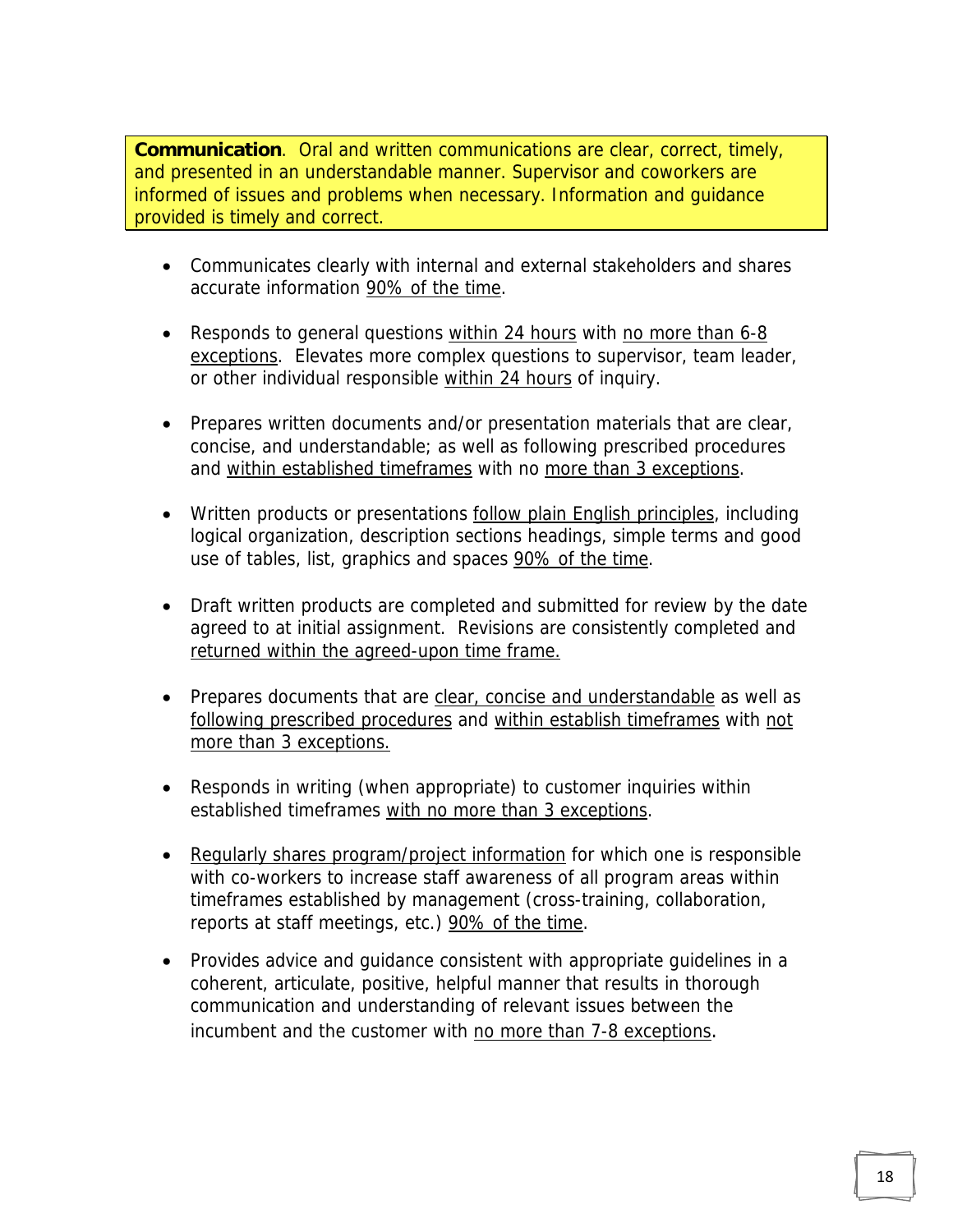#### **Communication (continued)**

- Submits draft written products for review by the assigned deadlines, makes revisions within the established timeframes with no more than 3 exceptions. (this standard could also be found within Mission Support)
- Resolves disputes and problems with others through the use of problem solving, conflict resolution, and negotiation techniques. Provides suggestions on how best to use information and insights to improve programs and procedures.
- The overall audience rating of a presentation given is at least acceptable. When audience feedback was not available, employee generally demonstrated that information was clear, concise and well-organized, elicited comments from participants, showed respect toward participants, kept discussion on track, responded to issues at hand minimizing extraneous information and was able to answer most questions, and invited additional questions to ensure understanding of subject matter.
- Schedules and holds staff meetings on a regular basis (at least monthly and after major program conferences and meetings or more often if required by management). **(S)**

**\*Supervisors must include established timeframes, dates, numbers, and percentages where required.**

**\*\*(S) identifies objectives as supervisor only.**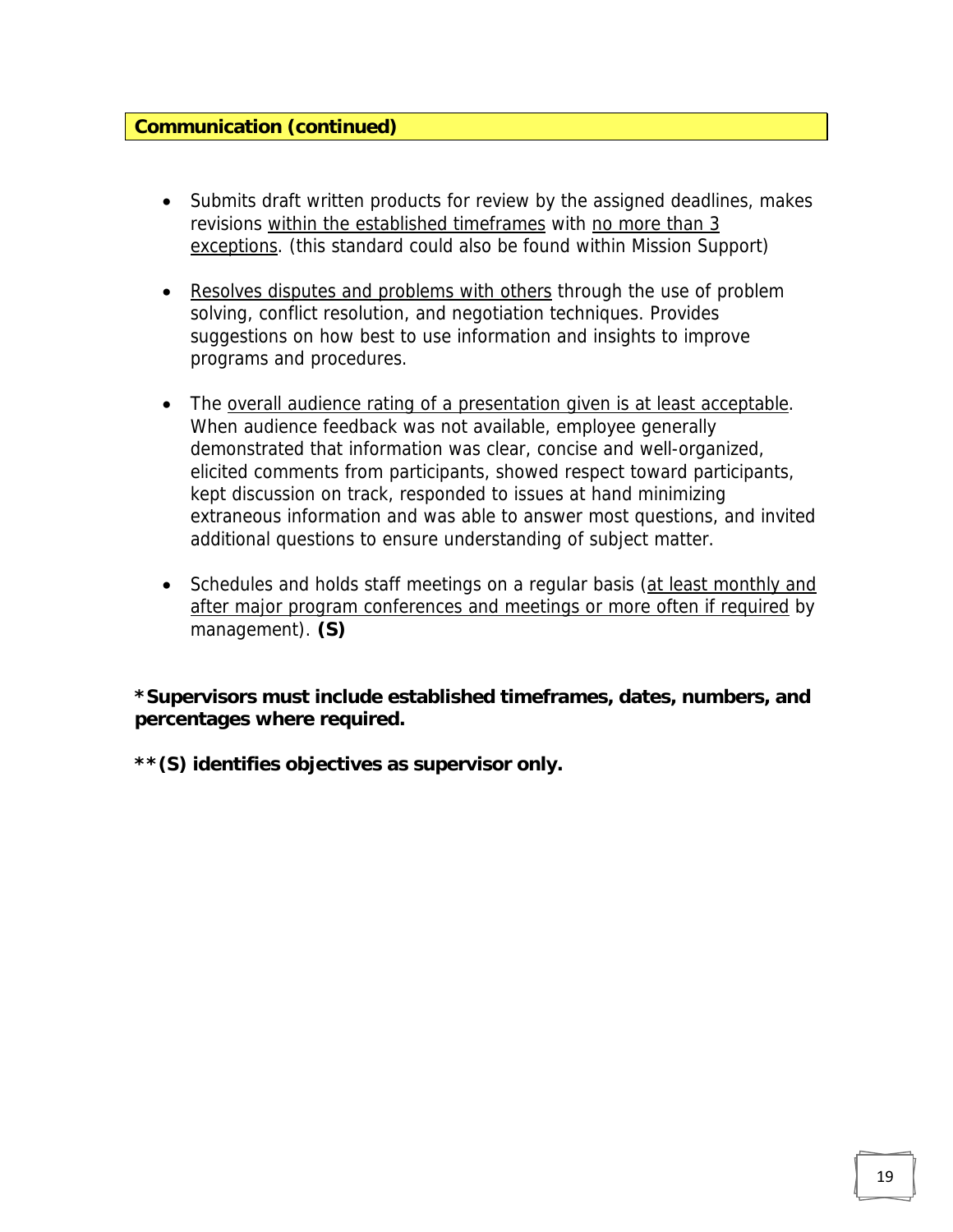**Team Leadership**. Routinely leads individuals and team members toward specific goals and accomplishments. Provides encouragement, guidance, and directions as needed. Adjusts style to fit situation. Delegates appropriate authority in an effective manner. Coordinates functions of the team members. Demonstrates a sincere interest in employees' activities, abilities, etc.

- Provides leadership or oversees subordinate or co-workers' work and achieves desired results 90% of the time.
- Plans projects, monitors or reviews work within schedule and quality goals for assigned program or functional work 90% of the time.
- Continuously identifies and pursues opportunities to improve services or products.
- Demonstrates collaborative efforts between XXX and XXX by ensuring team regularly shares information and provides other support. Joint staff meetings are held on a regular basis as established by management.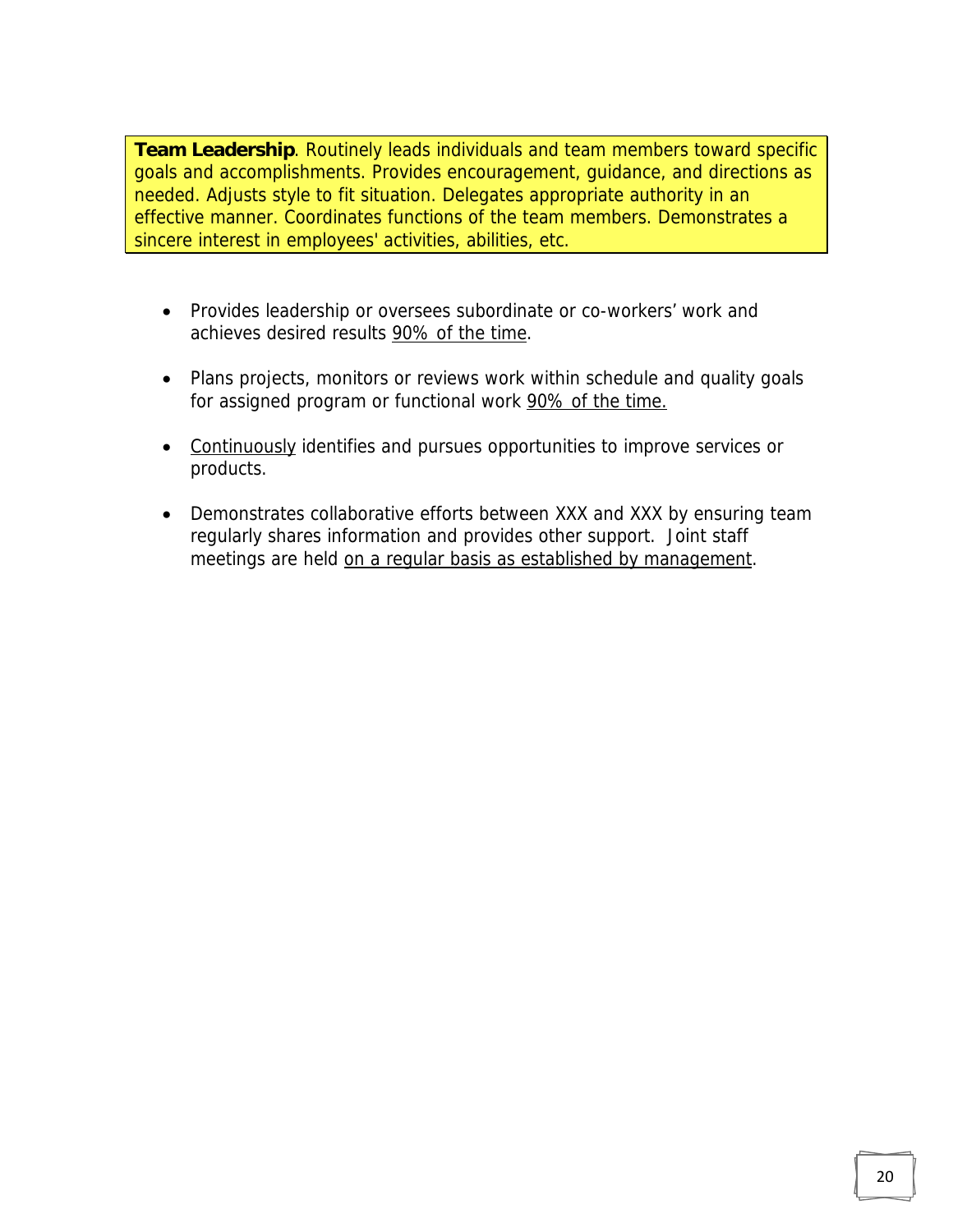**Individual Contributions to the Team**. Ordinarily displays dependability and reliability. Promotes open communication. Contributes creative ideas and actively participates in team meetings resulting in added value to the team's products and services. When problems arise, explores causes and assists in resolving them. Works with team members to appropriately implement decisions. Is usually open minded to new ideas and approaches in implementing the team's goals. Willingly accepts and acts on constructive criticism.

- Regularly cooperates with coworkers and others in meeting commitments and accomplishing assigned work on time; e.g., sharing information freely.
- Fosters productive and cooperative working relationships by showing understanding, courtesy, tact, and politeness to others with no more than 6-8 valid complaints.
- Demonstrates collaborative efforts between XXX and XXX by regularly sharing information and providing other support. Attends and participates in joint staff meetings with no more than 2 exceptions.
- Responds constructively to feedback, seeking ways to improve. Consistently raises concerns in a constructive manner and offers potential solutions.
- Updates records that affect other programs in the office within timeframes established by management.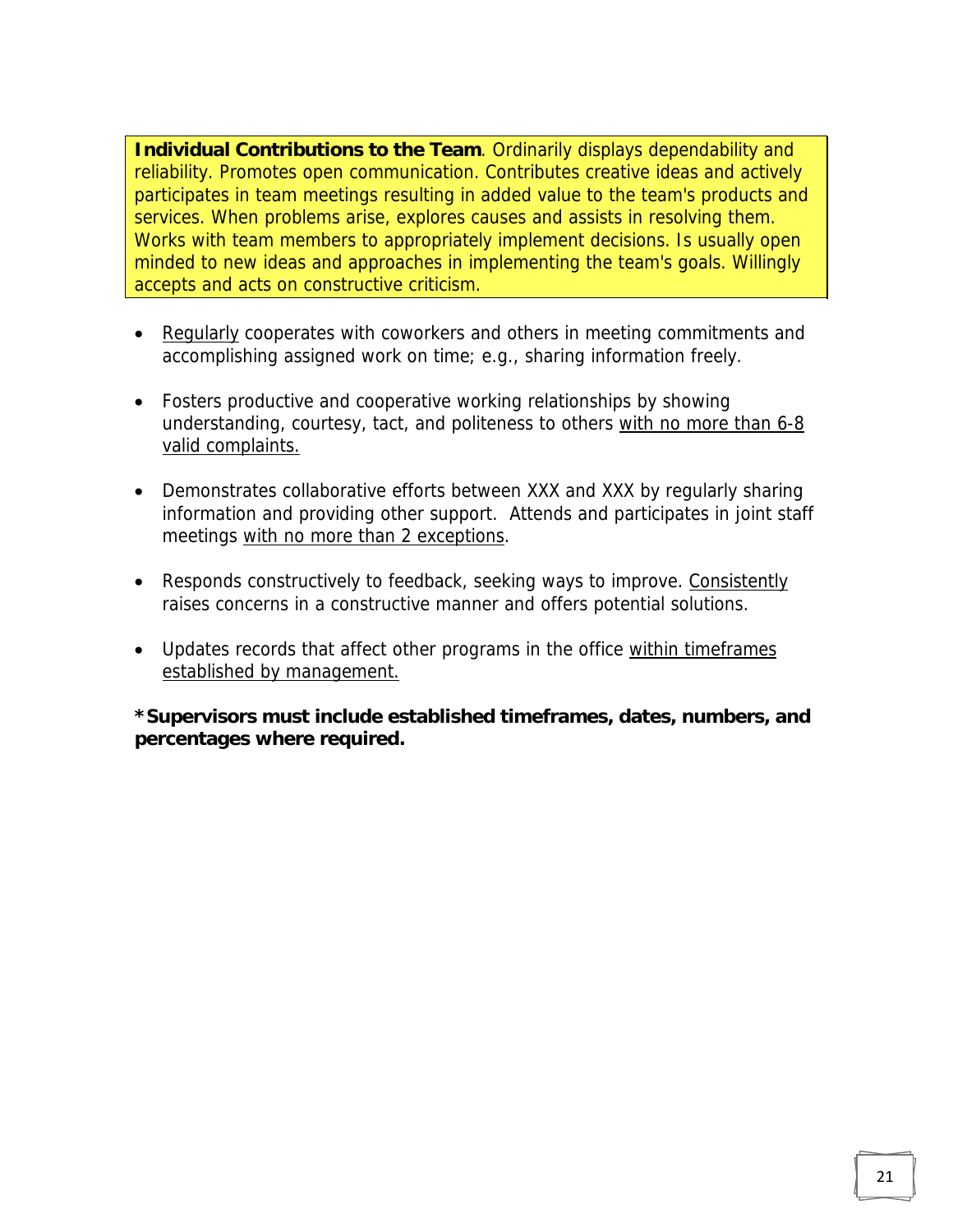**Research and Analysis**. Thoroughly and accurately researches issues in a timely manner, using available reference sources (e.g., USDA manuals, or applicable law or regulation.) Makes reasonable recommendations or decisions based on available guidance.

- Asks questions for clarification and makes suggestions for implementation within the timeframes established by management.
- Conducts research and data gathering in response to legal issues and other assignments that are complete, accurate, and relevant within established timeframes 95% of the time.
- Writes documents required by the supervisor that are clear, concise, and understandable within established timeframes 95% of the time.
- Written documents are considered of average professional quality, are infrequently returned for substantial revision for content, and usually fully analyze relevant legal and policy issues.
- Assembles, indexes, and organizes work papers to expedite analysis and develop quality summaries and report segments with no more than 3 revisions by supervisor 90% of the time.
- Analyzes data to identify weaknesses, patterns, and trends that are communicated to supervisor and other required staff within established timeframes.
- Prepares case files that are complete and accurate within established timeframes for use in legal or administrative forums with no more than 3 exceptions.
- Reviews and analyzes directive notices and procedure notices on a daily basis 95% of the time.
- Takes actions required by directives within the timeframes required 97% of the time.
- Prepares case files for program appeals that are complete and accurate within established timeframes 95% of the time.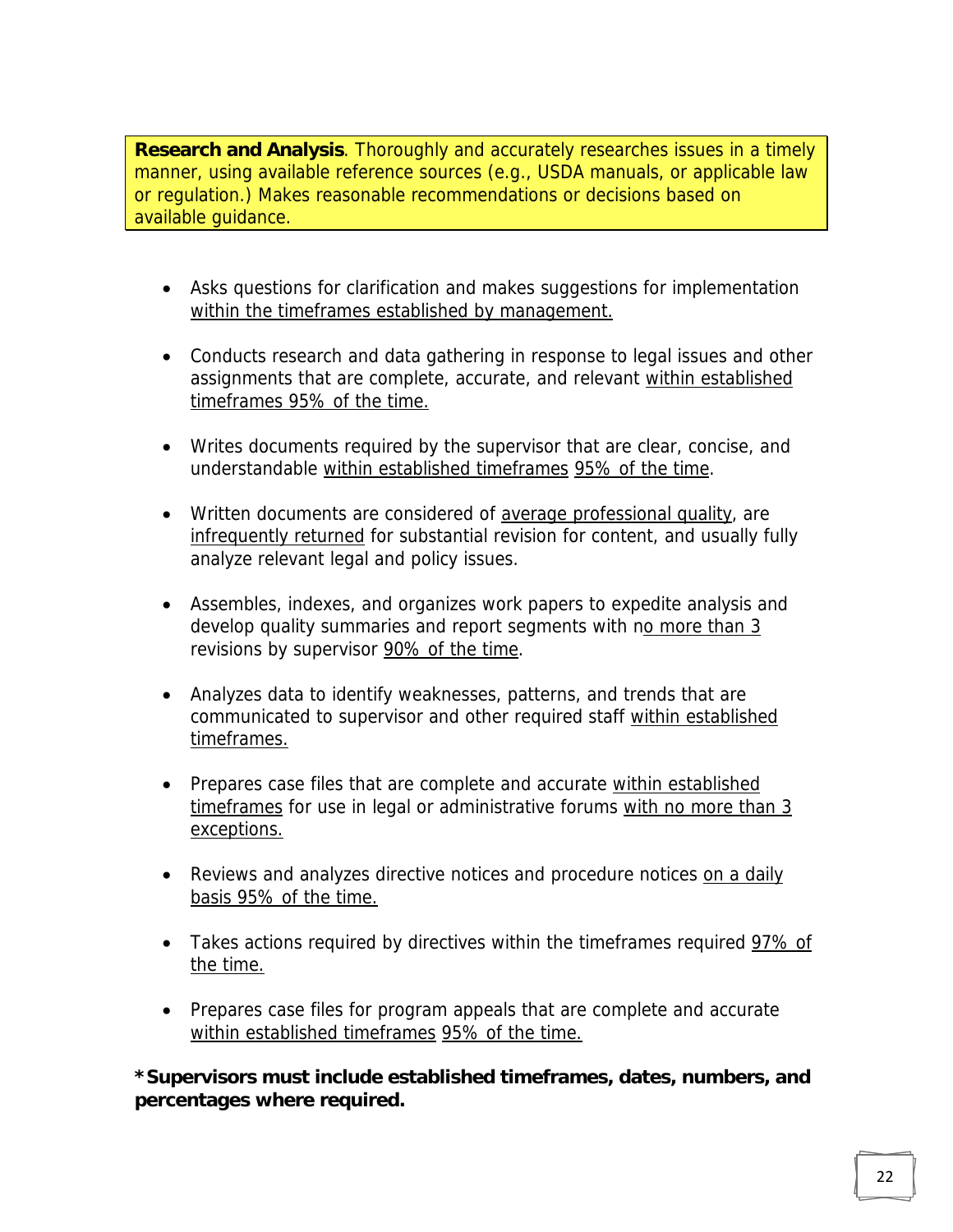**Resource Management.** Monitors allocated resources, including people, time, technology, facilities, contracts and funds. Maintains complete and accurate records of expenditures and utilization of resources. Routinely utilizes resources in an efficient and effective manner. Ensures that funds, property, and other resources are guarded against waste, loss, unauthorized use, and misappropriation. Introduces and manages technology solutions when cost effective to do so.

- Manages within established budget for program, function, or work assigned; notifies appropriate individual of potential budget shortfalls at least 60 days in advance.
- Effectively manages human, financial, information and physical resources. Shifts available resources to accomplish changing priorities, when necessary.
- Plans projects or other assignments, monitors, and completes within schedule and quality goals 90% of the time.
- Cost estimates are sufficiently detailed, with back-up documentation. Managed within established budget for program, function, or work assigned.
- Ensures that travel, training, and other administrative forms are properly completed, timely, and followed-up to ensure proper processing 95% of the time.
- Plans resource needs accurately 90% of the time.
- Ensures that payments are processed within timeframes with no more than 1-3 exceptions.
- Ensures bills are paid accurately so that payments do not incur additional charges 95% of the time.
- Ensures that budget object codes are correctly entered 97% of the time.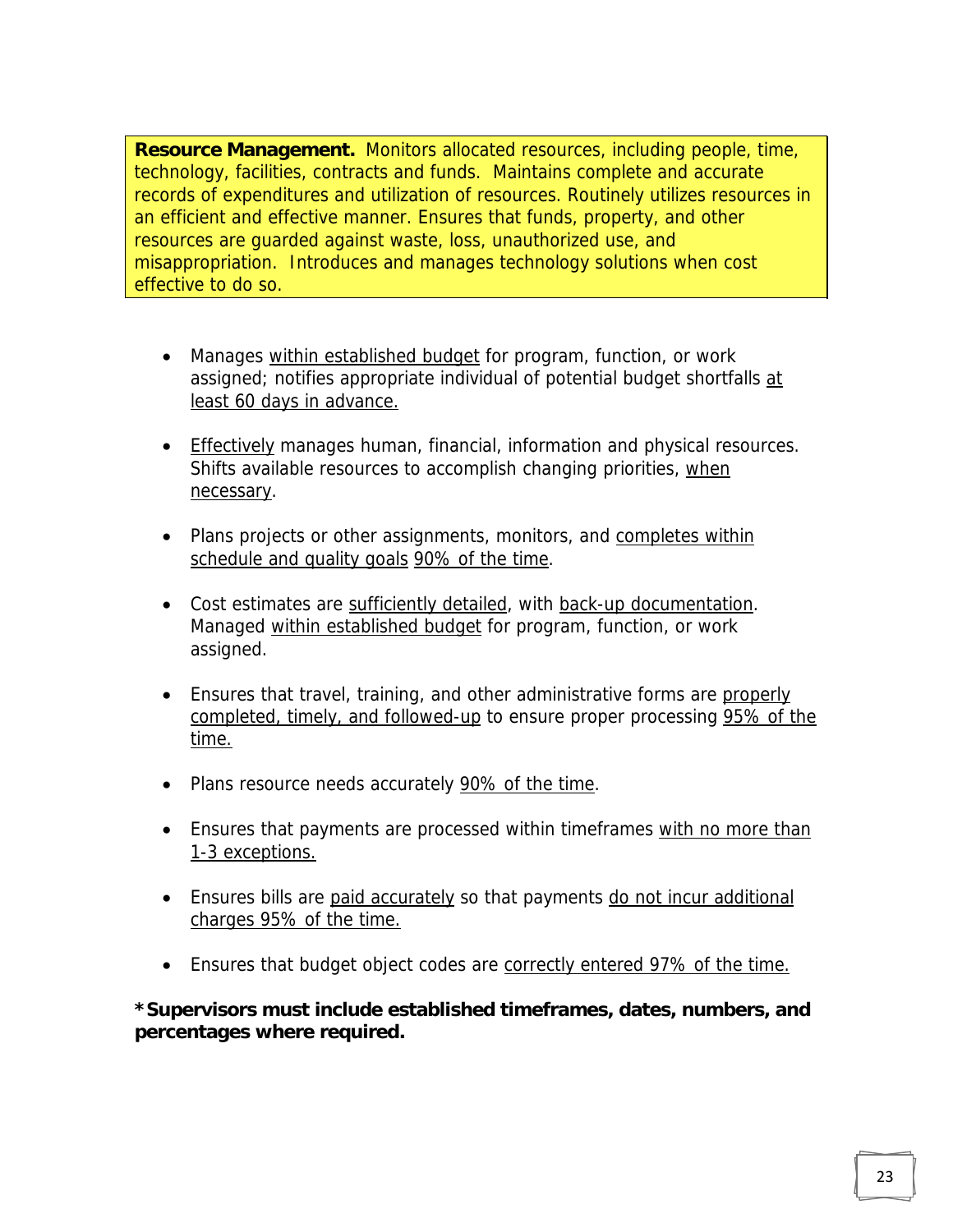**Customer Service**. Routinely displays courteous and tactful behavior. Projects a positive and professional image of USDA. Provides advice that is timely, responsive and accurate. Maintains appropriate rapport with internal and external customers. Develops and establishes effective working relationships with all stakeholders both internal and external to USDA as required. These relationships are critical to promoting XXX's program and supporting accomplishment of USDA and XX strategic goals. Keeps supervisor and/or team leader informed of difficult and/or controversial issues and unique problems. Takes actions to effectively solve problems before they have an adverse impact on the organization or other employees.

- Models appropriate behavior by presenting advice and guidance in a positive and helpful manner, including appropriate options, recommendations, and results, with no more than 6-8 valid complaints. Advice and guidance is complete, timely, and consistent with appropriate guidelines 80%of the time.
- Routinely responds to each customer request with the most accurate and complete information available. If information to a telephone call cannot be provided immediately, answers are usually provided within 2 work days of receipt of the call. Email responses are usually answered within 2 work days.
- Responds to customer questions accurately, according to procedures, with no more than 6-8 valid complaints.
- Responds, by at least acknowledging receipt of an inquiry as soon as possible, but within 24 hours 90% of the time.
- Ensures external customers are acknowledged within 3 minutes of the time they enter the office with no more than 10 exceptions.
- Ensures that XXX are accurate and processed within established timeframes with no more than 1-3 exceptions.
- Responds to other agencies and offices regarding XXX within established timeframes with no more than 1-5 exceptions.
- Provides internal training that is accurate and given within established timeframes 90% of the time.
- Receives no more than 6-8 valid customer complaints.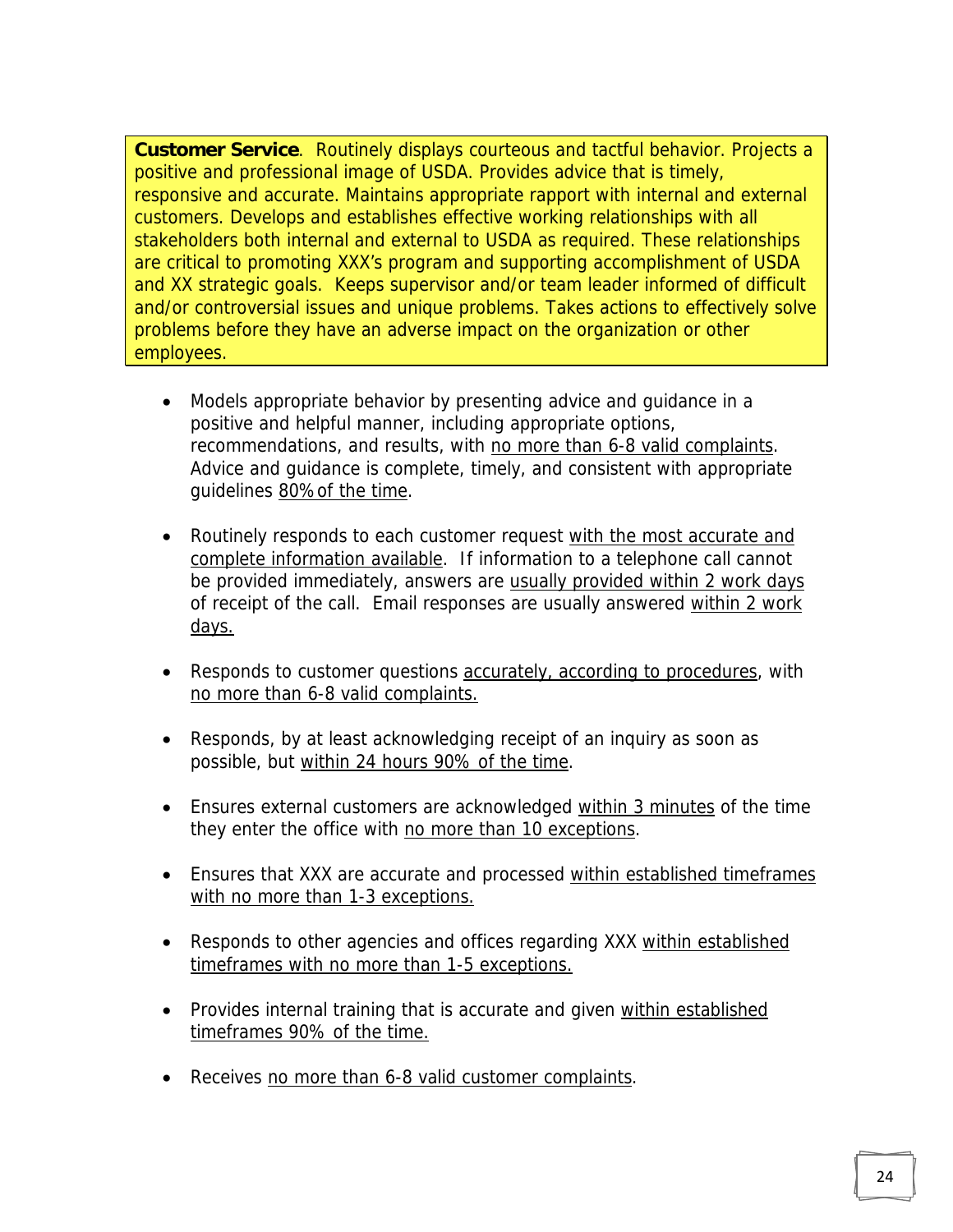#### **Customer Service (Continued)**

- Investigates and addresses customers concerns and complaints within 3 working days.
- Feedback from customers indicates they are generally satisfied with **answers to questions, proposed solutions and suggestions, or** recommendations are understandable.
- Makes improvement on customer satisfaction measures compared to previous data (comment/feedback cards, customer survey, random customer calls, direct observations, etc.).

#### **PII Information**

- Demonstrates a basic understanding of Personally Identifiable Information and appropriate safeguards. Complies with Personally Identifiable Information rules and regulations that apply to all employees.
- Regularly safeguards and protects the personally identifiable information of all employees, contractors, or the general public from unauthorized disclosure.
- Ensures all reports of PII loss are reported to a supervisor or designated official within 48 hours.

#### **\*Supervisors must include established timeframes, dates, numbers, and percentages where required.**

1

 In order for this performance objective to be meaningful, a valid customer service measure must be in place.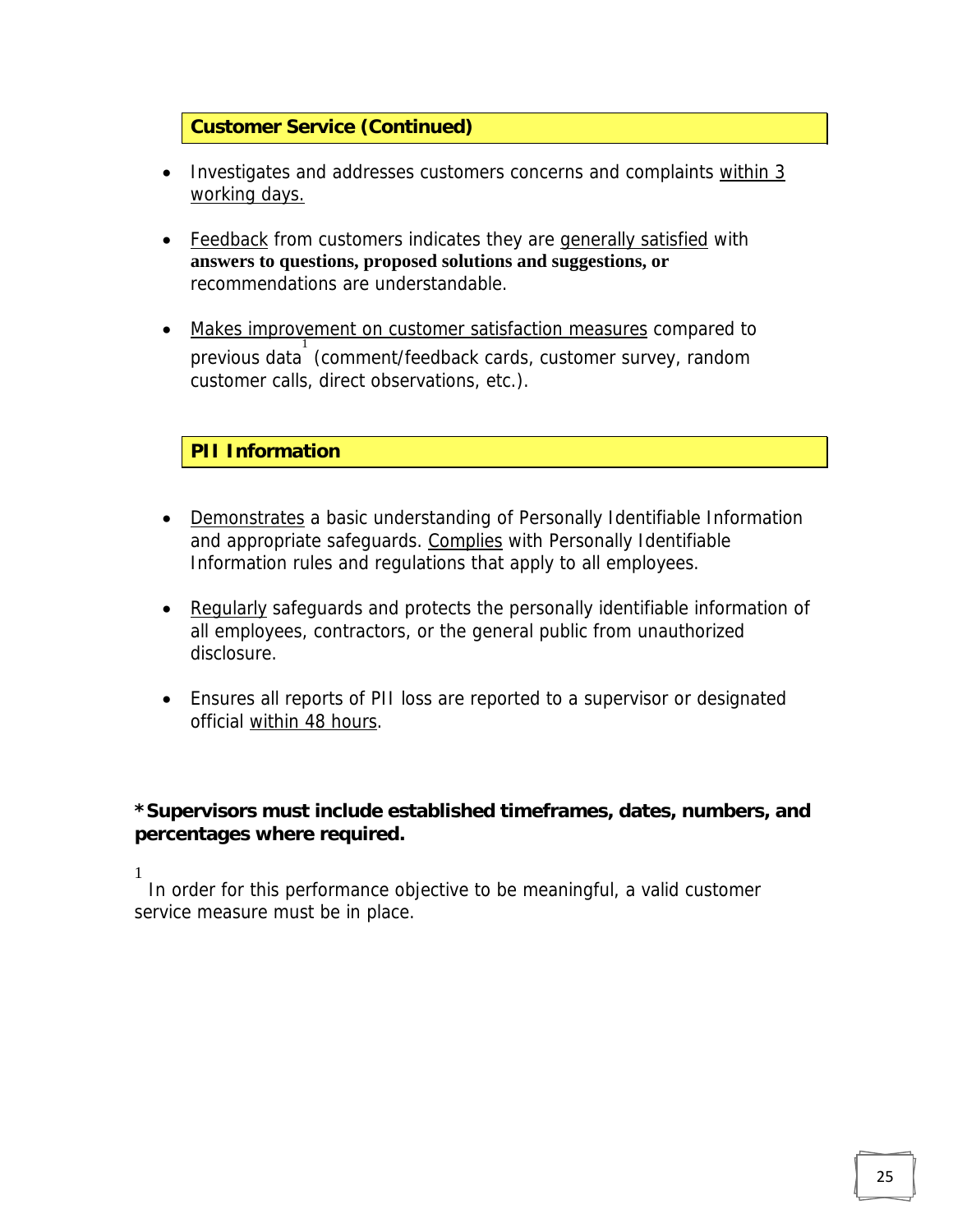**Nonsupervisory Equal Employment Opportunity and Civil Rights**. Performs all duties in a manner which consistently demonstrates fairness, cooperation, and respect towards coworkers, office visitors, and all others in the performance of official business. Collaborates effectively with customers and stakeholders to advance EEO/CR objectives within assigned areas of responsibility.

\*The element can be standalone; or the language included in another element**.**

- Models appropriate behavior by treat customers, colleagues, employees, and other internal and external stakeholders with respect, courtesy, politeness and sensitivity with no more than 6-8 valid complaints.
- Consistently treats coworkers with respect, fairness, and politeness including socially disadvantaged, females and persons with disabilities. Relates well to people from various backgrounds and situations.
- Consistently treats customers with respect, fairness, and politeness including socially disadvantaged, females and persons with disabilities.
- Brings discriminatory issues or actions to the attention of the supervisor or other appropriate official as soon as possible but no later than 48 hours after the occurrence.
- Remains familiar with EEO/CR laws, regulations and policies to ensure adherence to requirements.
- Completes annual EEO/CR training, as required, within established time frames.

**Safety and Health.** Adheres to Safety and Occupational Health practices and procedures in order to promote and maintain a safe and healthful work environment for all employees.

\*The element can be standalone; or the language included in another element**.**

- Demonstrates a basic understanding of the Agency's Safety and Health Program. Complies with safety and health rules and regulations that apply to all employees.
- Ensures all reports of unsafe and unhealthful conditions are reported to a supervisor or designated official within 48 hours.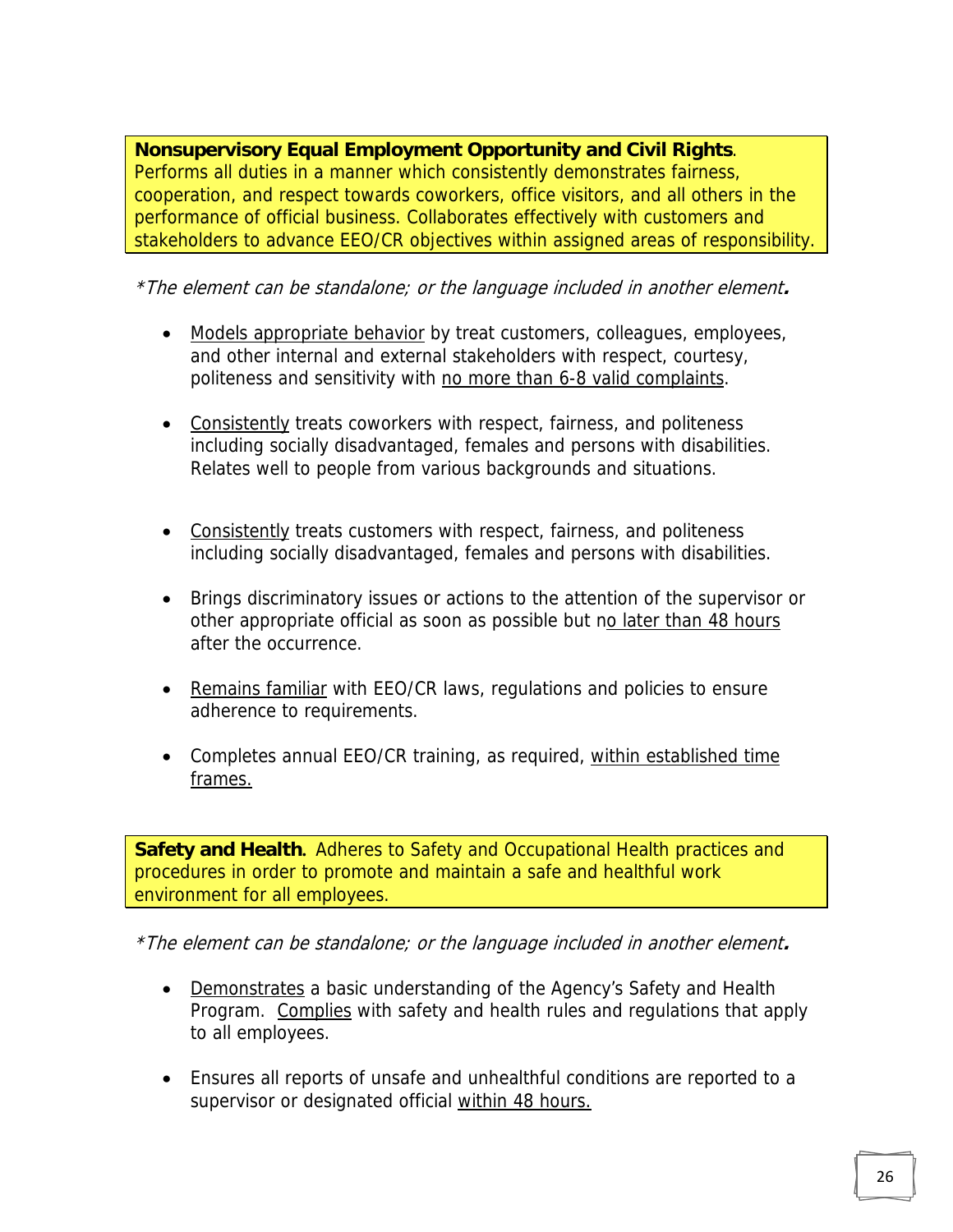### **ELEMENTS FOR SUPERVISORS**

#### **Supervision or Leadership/Management/Supervision**

**(A mandatory element for all supervisors and managers with suggested language).**  Work is assigned in a fair and effective manner. Technical guidance to subordinate staff is given in a timely manner. Performance management is implemented in accordance with procedures. Issues, concerns, or problems are handled promptly and fairly. To the extent possible, staff is properly trained and complies with occupational health and safety programs. Management decisions are supported and implemented within appropriate timeframes.

- Prioritizes work of staff to deal with workload shifts and to ensure missioncritical work is accomplished with 95% accuracy.
- Schedules staff meetings at least monthly and after major program conferences or meetings or more frequently if required by management.
- Ensures that all new employees receive training on operational and procedural requirements within timeframes required by management.
- Ensures that all employees are assessed and training needs are identified, communicated to employees, and planned on an annual basis. Ensures that all employees receive required training within established guidelines.
- Ensures issues and problems are identified, documented, and dealt with in a timely manner (immediately for minor issues, usually within one week for others, or within Agency established timeframes as applicable) 90% of the time.
- Ensures fair treatment of staff by dealing with issues such as absenteeism, tardiness, and other chronic problems within one week of identification of problem.
- Prepares required reports that are accurate, according to stated requirements, and within established timeframes 97% of the time.
- Ensures all personnel responsibilities (recruitment, staffing, promotion, training, evaluation and discipline) are conducted fairly, meet established procedures, and within established timeframes 90% of the time.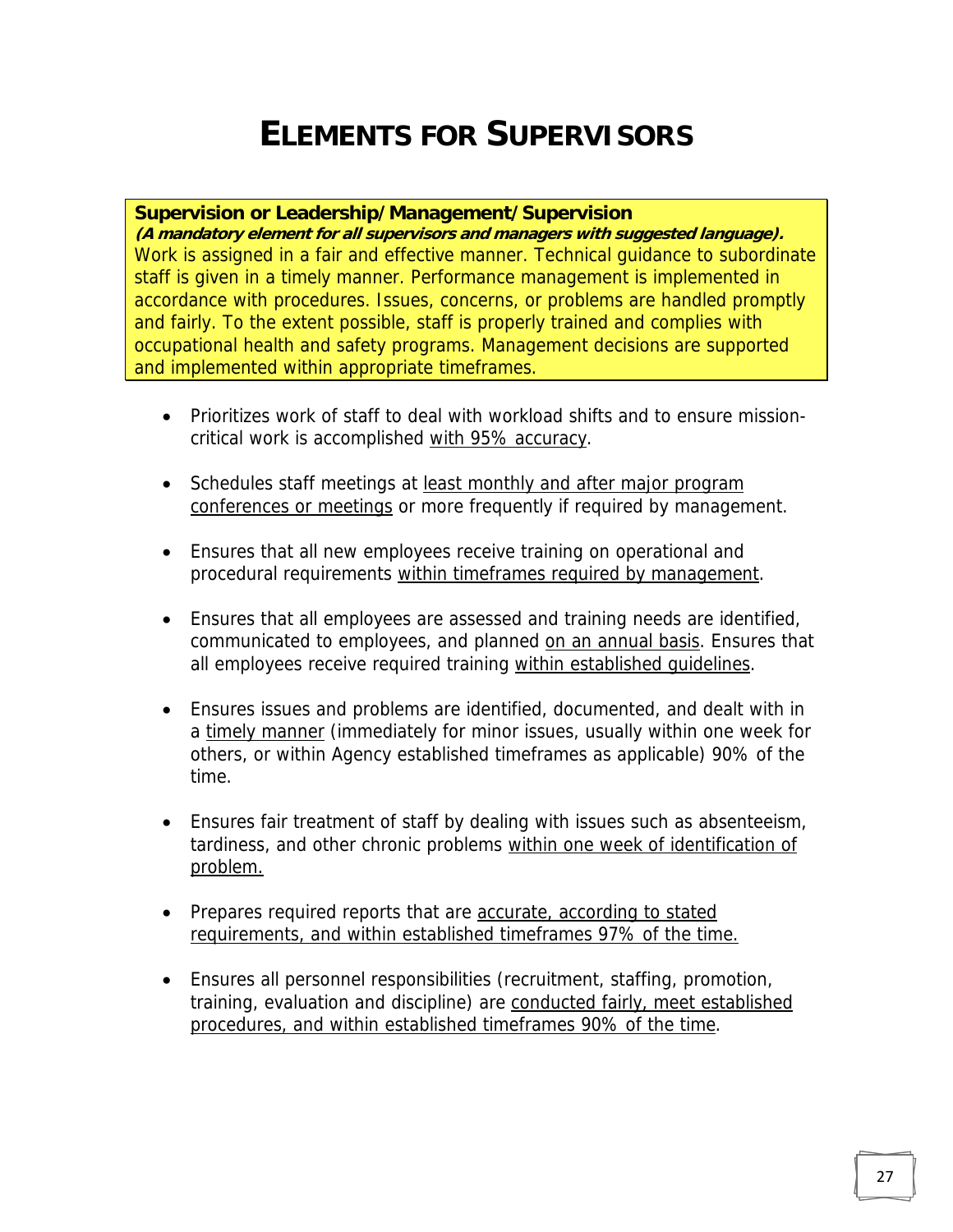#### **Supervision (Continued)**

- Acts on recruitment actions within the 45 day hiring goal time line.
- Routinely models appropriate leadership and professional behavior by \_\_\_\_\_\_\_\_\_\_\_ (treating others with respect, directing and motivating staff, maintaining confidentiality, etc.)

#### **For Employee Perspective:**

- Seeks employee feedback to identify needs and expectations and considers employee perspective when making decisions affecting employees to develop a well-informed staff who are effective and efficient implementers of management decisions.
- Considers the employee perspective when planning employee development and training goals/requirements and internal standard operating procedures. Encourages employees to participate in the annual human capital survey to assist the agency in measuring its' success in improving its performance goals and objectives.
- Feedback from staff indicates that they understand the agency's direction, the goals and their role in achieving these goals; understand what is expected of them; were involved in developing their performance plans; understand how well they are performing and where they need to improve; have performance plans that accurately reflect their performance measures; have the necessary tools and resources to accomplish their work; where they do not have what they need, they understand why; have the skills and knowledge they need to do their jobs, or a plan to obtain them; are acknowledged and appreciated for good performance.

Additional examples from other agencies shared by the Office of Personnel Management:

- Analyzed feedback received from employees from the Federal Human Capital Survey (FHCS)/the Annual Employee Survey (AES) or other feedback mechanisms (focus groups/ 1-on 1 discussions) and develops action plans to improve future survey results/employee satisfaction.
- Implement action plan to ensure the agency is rated in the top 50% of agencies surveyed in the 2006 Federal Human Capital Survey (FHCS) and in the top five agencies in the 2008 FHCS. Obtain employee feedback that indicates the plan is working.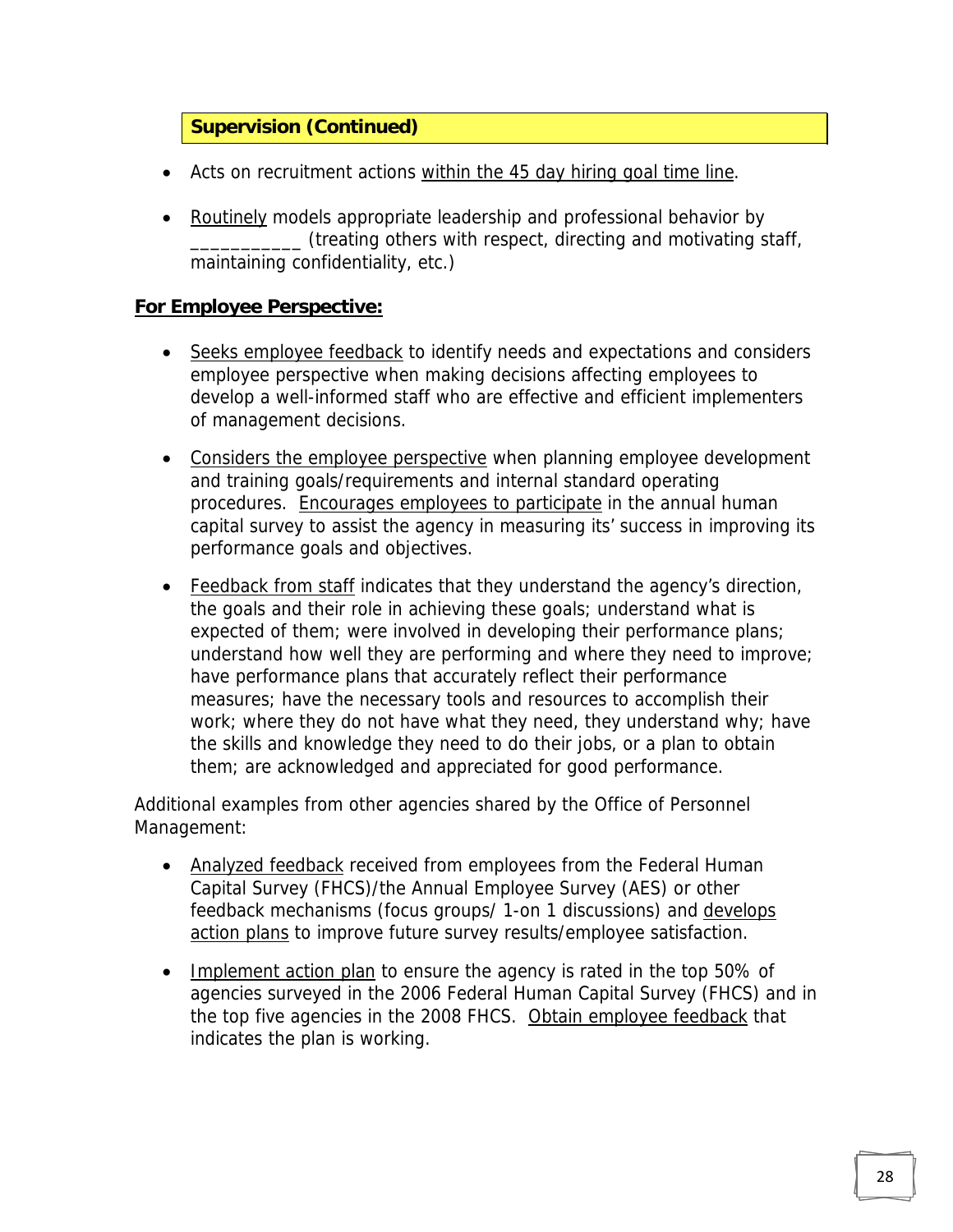#### **Supervision (Continued)**

- Takes into account employee perspective and encourages employees to develop creative and effective ways to successfully accomplish the organization's goals and objectives.
- Proactively seeks and listens to employees and objectively considers others' ideas and opinions, even when they are in conflict with one's own.

#### **For Customer Perspective**

- States/stakeholders are engaged in program priorities; problems and issues of mutual concern are identified and resolved collaboratively. Key messages and information are communicated effectively to States, other stakeholders, and the public through statements to the press, promotional events, and other strategies as applicable. Engages in dialog with advocates and public interest groups in the region to further agency goals and priorities and to hear and respond to issues that may be raised.
- Internal and external stakeholder needs and expectations are considered in making decisions, devising solutions, and resolving conflicts. Those consistent with corporate priorities are included in plans and commitments, and are monitored for success in achieving satisfactory results.
- Feedback from customers indicate satisfaction with the quality of service delivered, including that the service was provided in a collaborative manner and met the customers' needs; and the quantity and quality of information delivered, including that the information provided increased the customers' understanding of the agency's programs.
- Feedback from customers indicate that you demonstrated active listening to understand their needs; provided services/solutions that addressed their needs; worked collaboratively with them to address their needs; provided assistance when needed and the assistance provided was useful to them/made them more productive; handled interaction professionally; and maintained a positive working relationship by communicating and support agency goals, priorities, and positions to support accomplishment of agency mission and goals.

Additional examples from other agencies shared by the Office of Personnel Management: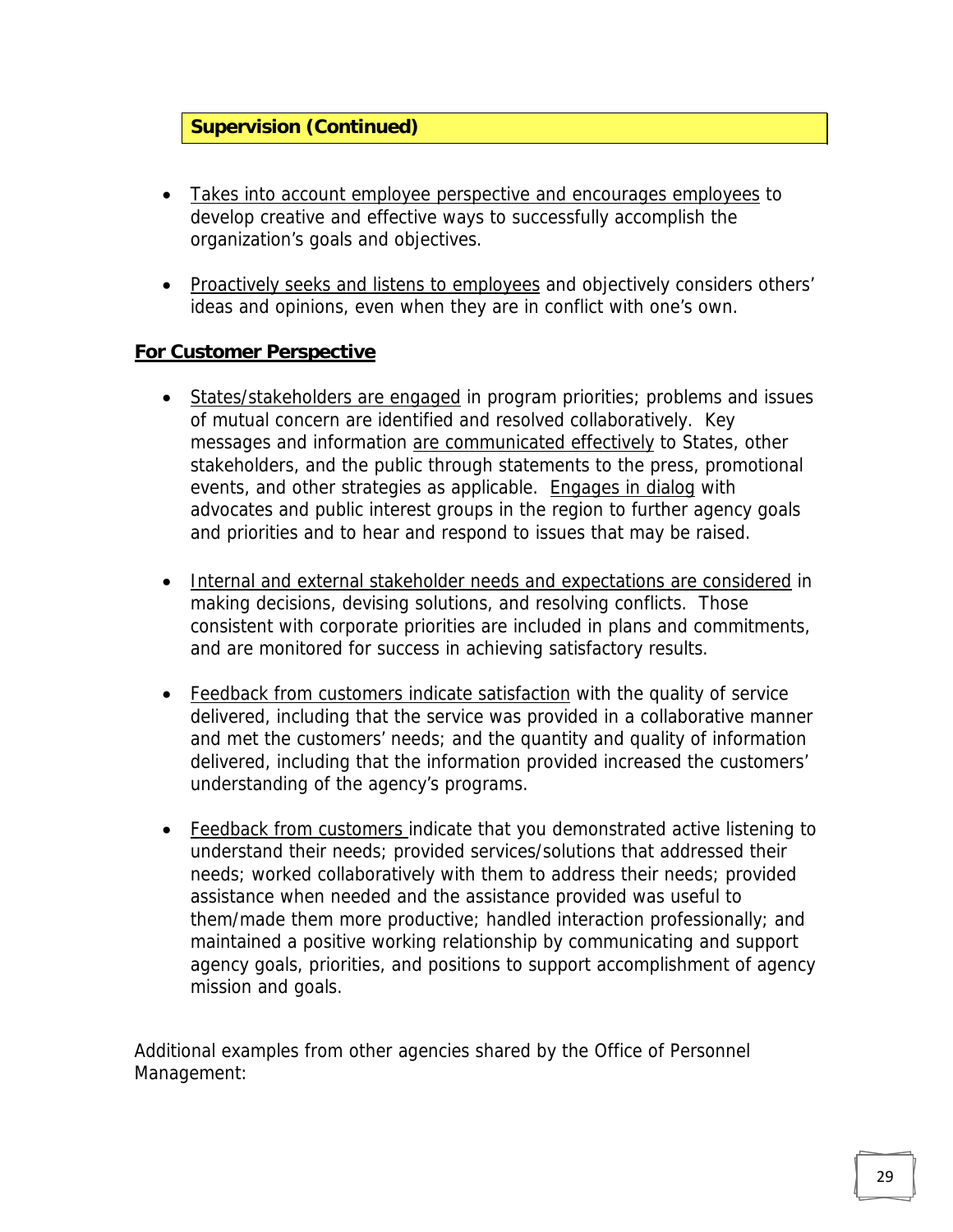- Ensure 95% of customer requests are filled within timeframes and with less than 5% error. Proactively seeks and listens to customer and employees and objectively considers others' ideas and opinions, even when they are in conflict with one's own.
- Proactively respond to customer and workforce feedback and take appropriate actions to resolve concerns and issues within 30 days of receipt to maximize effectiveness.
- Drive a customer-centric attitude through the DCMA-IT, by 11/30/07 reduce the average time Help Desk trouble tickets are open by 7%, as measured by the automated Help Desk ticketing system.
- Satisfies customer needs through quality products and responsive service. The customer survey responses are excellent or good at least 65% of the time. Results are tracked monthly on the balances scorecard reviewed by the Agency Director.

#### **For Performance Management**

- Ensures that all individual performance plans are linked to the unit Director of supervisor's goals and that the links are explained to employees by the required deadline.
- Develop performance plans for all supervised employees that include a critical element with standards that identify clear and measurable (quality, quantity, cost, and/or timely) tasks and results that are aligned to organizational goals for each individual by the required deadline.
- Conducts all requirements of the performance management cycle including encouraging two-way discussion of planning, reviews, evaluation, and career development, setting goals and conducting reviews and evaluations within established timeframes, encouraging and implementing on-going feedback throughout the year, 99% of the time.
- Communicates how organizational goals are linked and cascaded to individual and work group performance, and how the accomplishments support employees' organizational goals within their organizations, through staff meetings, individual or team meetings, and electronic and internal correspondence initially and then via staff meetings, email, etc. throughout the rating period.
- Ensures that all employees review the Agency's current Strategic Plan Framework or organizational goals with no more than 3-5 exceptions.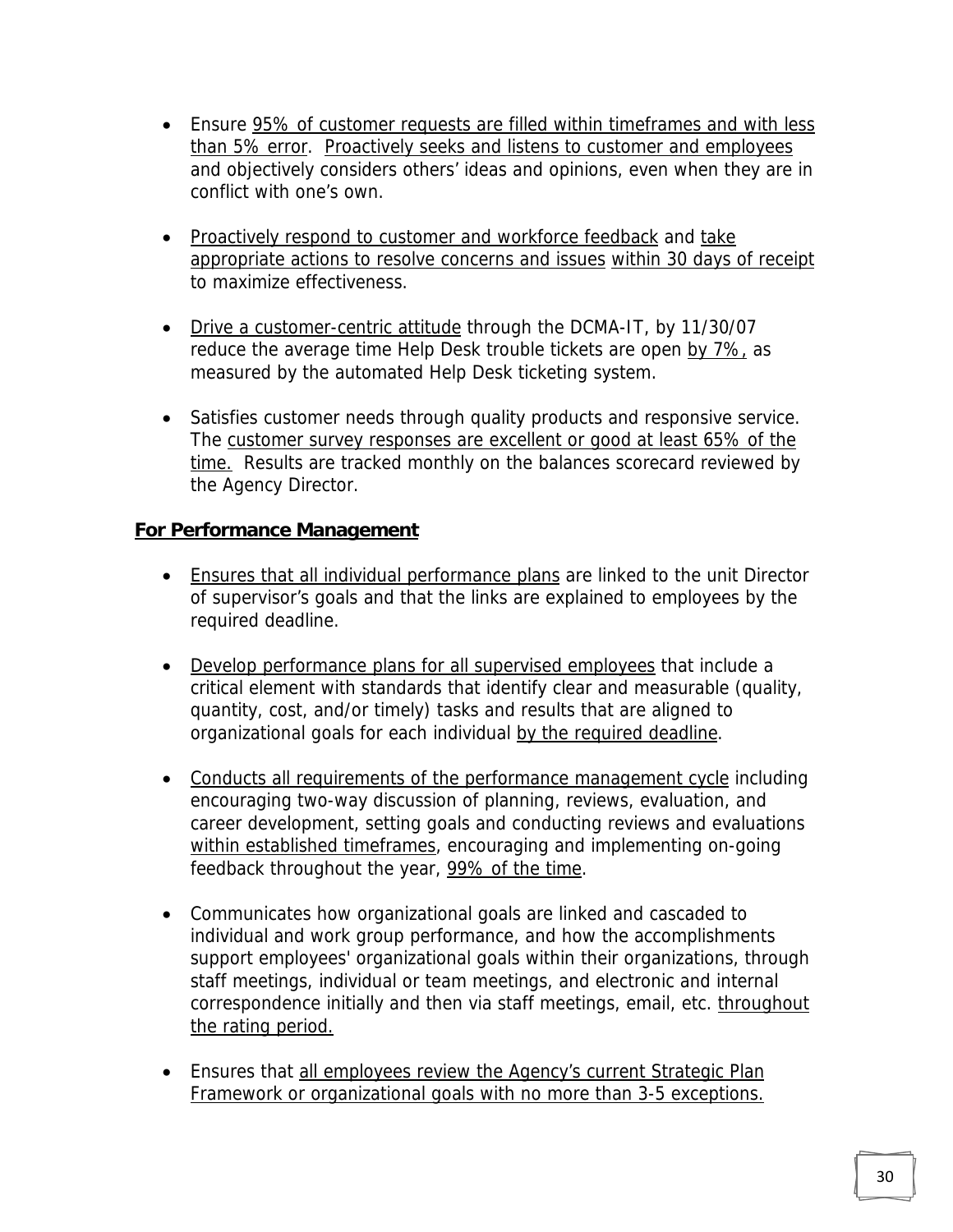• Has an employee performance plan that focus on results achieved, contains at least one element that is aligned with organizational goals, and are in place normally within 30 calendar days of the beginning of the appraisal period. Mid year reviews are conducted timely and according to Agency guidelines. Ratings are accurate and normally issued within 30 calendar days of the end of the appraisal period

**Note**: When cascading goals, be sure to consider the level of responsibility of the position. For example, do not use the same language for a program technician that would be used for the staff's Division Director. Standards must be realistic and attainable.

#### **Safety and Health – Supervisory Plans**

Adheres to Safety and Occupational Health practices and procedures in order to promote and maintain a safe and healthful work environment for all employees.

Upon report of unsafe/unhealthful condition, notifies appropriate office within 48 hours, and follows up and/or takes appropriate action until condition is resolved.